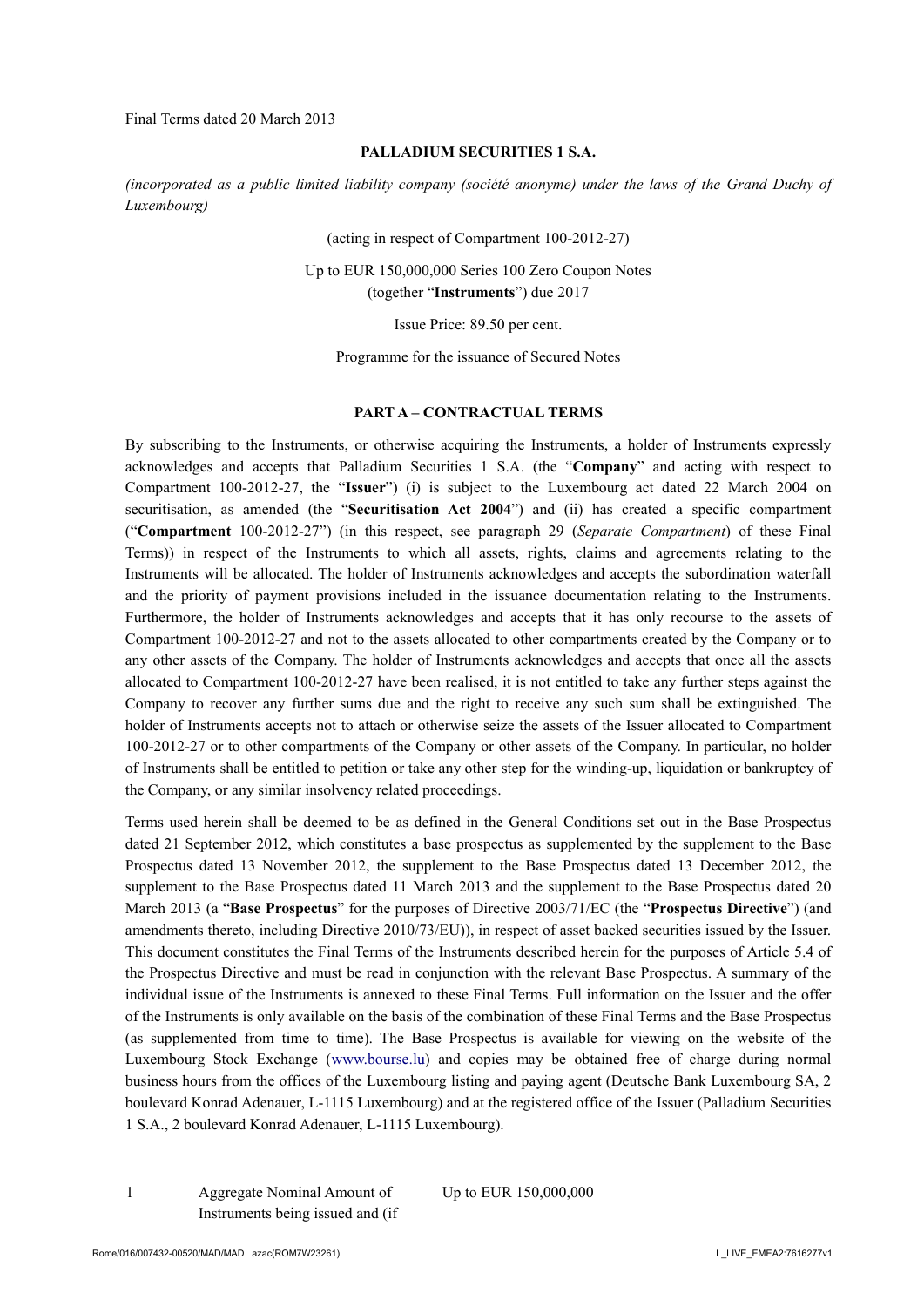|    | different) Aggregate Nominal<br>Amount of Instruments being<br>admitted to trading: |                                                                                                                     |  |
|----|-------------------------------------------------------------------------------------|---------------------------------------------------------------------------------------------------------------------|--|
| 2  | Specified Denomination:                                                             | <b>EUR 1,000</b>                                                                                                    |  |
| 3  | Series Number:                                                                      | 100                                                                                                                 |  |
| 4  | Specified Currency or Currencies:                                                   | Euro ("euro", "EUR"," $\varepsilon$ ").                                                                             |  |
| 5  | Issue Price:                                                                        | 89.50 per cent. of the Aggregate Nominal Amount                                                                     |  |
| 6  | Calculation Amount per Instrument:                                                  | EUR 1,000                                                                                                           |  |
| 7  | Issue Date:<br>(i)                                                                  | 26 March 2013                                                                                                       |  |
|    | Primary Market End Date:<br>(ii)                                                    | 12 March 2013 or, if such day is not a Business Day, the first<br>succeeding Business Day                           |  |
| 8  | Collateral Maturity<br>(i)<br>Postponement Adjustment:                              | Not Applicable – the Maturity Date is specified in paragraph $8(ii)$<br>below                                       |  |
|    | <b>Maturity Date:</b><br>(ii)                                                       | 5 December 2017 or, if such day is not a Business Day, the next<br>following Business Day                           |  |
| 9  | <b>Interest Basis:</b>                                                              | Zero Coupon                                                                                                         |  |
| 10 | Change of Interest Basis:                                                           | Not Applicable – the method of determining the Interest will not<br>change on a specified Interest Rate Switch Date |  |
|    | Interest Rate Switch Date(s):                                                       | Not Applicable                                                                                                      |  |
| 11 | Authorisation                                                                       | The issue of the Instruments has been authorised by the board of<br>directors of the Issuer on 9 January 2013.      |  |
|    | <b>Provisions Relating to Interest</b>                                              |                                                                                                                     |  |
| 12 | Type of Interest:                                                                   | Zero Coupon                                                                                                         |  |
|    | Amortisation Yield:<br>(i)                                                          | Not Applicable                                                                                                      |  |
|    | <b>Provisions Relating to Redemption</b>                                            |                                                                                                                     |  |
| 13 | Issuer Call Option:                                                                 | Not Applicable – The Issuer is not entitled to call the Instruments<br>early                                        |  |
| 14 | Collateral Put/Call Redemption:                                                     | Not Applicable -The Collateral Obligor has no option to redeem<br>the Collateral in accordance with its terms.      |  |
| 15 | Early Termination Amount:                                                           |                                                                                                                     |  |
|    | Early Termination<br>(i)<br>Amount<br>inclusive of accrued interest:                | Yes: no additional amount in respect of accrued interest to be paid                                                 |  |
|    | <b>Early Termination Interest</b><br>(ii)<br>Period:                                | The Interest Rate shall be zero.                                                                                    |  |

16 Collateral Matched Grace Period: Applicable – The Grace Period will be 3 days (in the case of principal) or 7 days (in the case of interest), which is equal to the grace periods applicable to the payment of principal and interest due in respect of the Collateral before a default may be declared.

### **Provisions Relating to Series Assets**

17 (i) Collateral: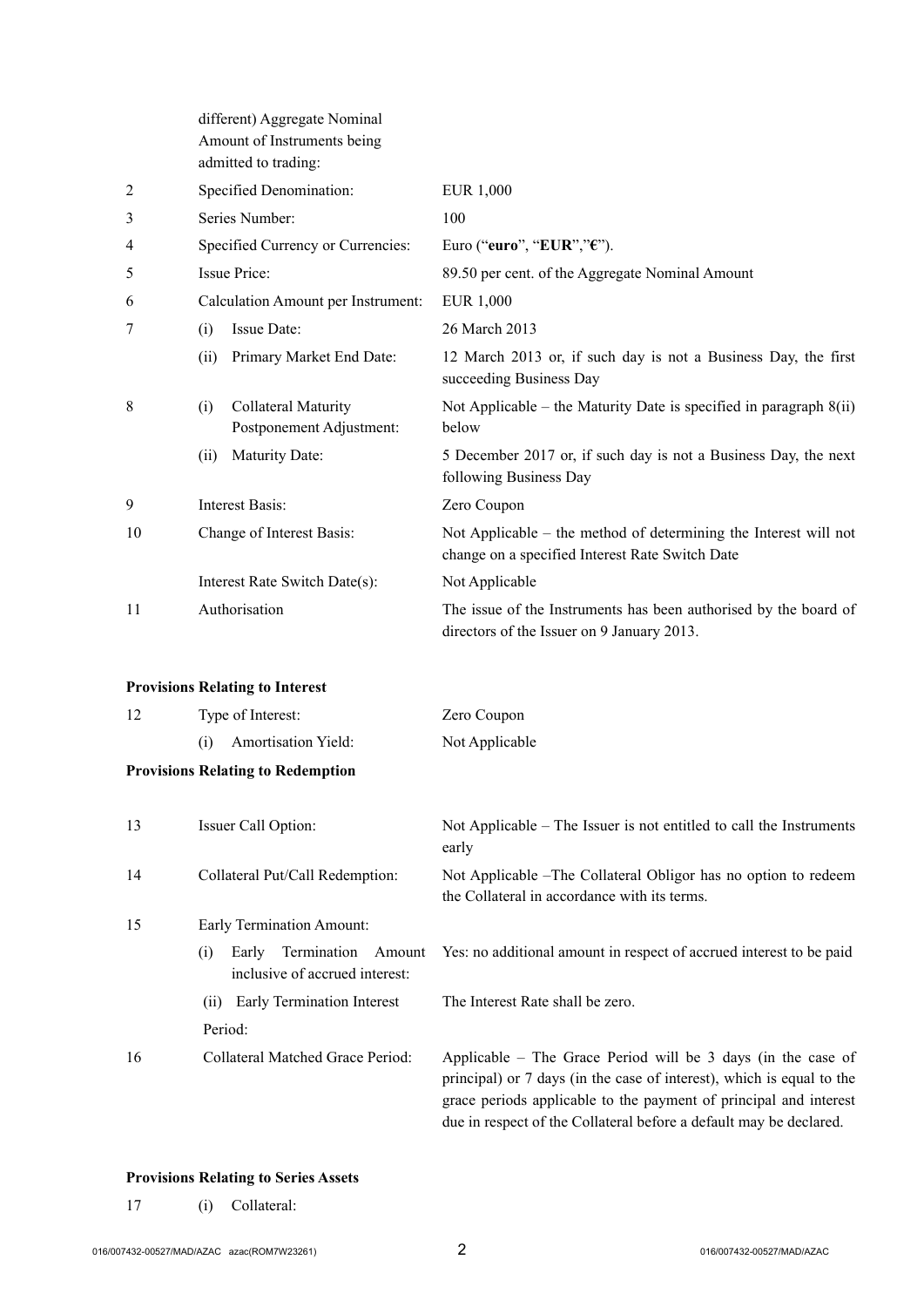|                                            | - Collateral Obligor (full legal<br>name, registered address):                     | Finmeccanica Finance S.A., 31, Boulevard du Prince Henri, L-<br>1724 Luxembourg, Luxembourg (the "Collateral Obligor").                                                                                                                                                                                                                                                                                                                                                                                                                               |                           |
|--------------------------------------------|------------------------------------------------------------------------------------|-------------------------------------------------------------------------------------------------------------------------------------------------------------------------------------------------------------------------------------------------------------------------------------------------------------------------------------------------------------------------------------------------------------------------------------------------------------------------------------------------------------------------------------------------------|---------------------------|
|                                            |                                                                                    | Finmeccanica SpA, Piazza Monte Grappa n. 4, 00195 Roma, Italy<br>(the "Guarantor").                                                                                                                                                                                                                                                                                                                                                                                                                                                                   |                           |
|                                            | - Rating of the Collateral                                                         | The Collateral Obligor is not rated.                                                                                                                                                                                                                                                                                                                                                                                                                                                                                                                  |                           |
|                                            | Obligor (by specified Rating                                                       | The Guarantor is rated:                                                                                                                                                                                                                                                                                                                                                                                                                                                                                                                               |                           |
|                                            | Agency(ies))                                                                       | Baa3 by Moody's                                                                                                                                                                                                                                                                                                                                                                                                                                                                                                                                       |                           |
|                                            |                                                                                    | $BB+by S\&P$                                                                                                                                                                                                                                                                                                                                                                                                                                                                                                                                          |                           |
|                                            |                                                                                    | BBB- by Fitch                                                                                                                                                                                                                                                                                                                                                                                                                                                                                                                                         |                           |
|                                            | - Country of incorporation of                                                      | Collateral Obligor: Luxembourg                                                                                                                                                                                                                                                                                                                                                                                                                                                                                                                        |                           |
|                                            | the Collateral Obligor:                                                            | Guarantor: Italy                                                                                                                                                                                                                                                                                                                                                                                                                                                                                                                                      |                           |
|                                            | - Nature of Business:                                                              | The Collateral Obligor is a wholly owned subsidiary of the<br>Guarantor and offers capital raising and lending and financial<br>support services. The Guarantor is Italy's leading industrial group<br>in the high technology sector and ranks among the top ten global<br>players in aerospace, defence and security. The Guarantor is<br>Europe's leading defence systems company and is well positioned<br>at international level, and has a strong presence in the space<br>sector, where it has the leadership in the satellite services market. |                           |
|                                            |                                                                                    | Further information on the Collateral Obligor can be found on its<br>website:<br>http://www.finmeccanica.com/Corporate/EN/Corporate/Il Grupp<br>o/Profilo/index.sdo                                                                                                                                                                                                                                                                                                                                                                                   |                           |
|                                            | - Market on which the<br>Collateral Obligor has<br>securities admitted to trading: | The Collateral Obligor has financial instruments listed on the<br>regulated market of the Luxembourg Stock Exchange.                                                                                                                                                                                                                                                                                                                                                                                                                                  |                           |
|                                            |                                                                                    | The Guarantor (as defined below) has financial instruments listed<br>on the regulated market of the Borsa Italiana S.p.A.                                                                                                                                                                                                                                                                                                                                                                                                                             |                           |
|                                            | - Legal Nature of the<br>Collateral:                                               | The Collateral (ISIN:XS0861828407) will comprise debt<br>securities. The Collateral is in bearer form. Such debt securities<br>are of a type which in normal market conditions may be readily<br>realised in the international capital markets, if necessary by or on<br>behalf of the Trustee in a situation where the security for the<br>Instruments is realised or enforced.                                                                                                                                                                      |                           |
|                                            |                                                                                    | The Collateral is a senior unsecured debt obligation of the<br>Collateral Obligor.                                                                                                                                                                                                                                                                                                                                                                                                                                                                    |                           |
|                                            |                                                                                    | The obligations of the Collateral Obligor under the Collateral are<br>guaranteed by the Guarantor.                                                                                                                                                                                                                                                                                                                                                                                                                                                    |                           |
|                                            | - Regular Payments on the<br>Collateral and Currency:                              | Interest on the Collateral is 4.375 per cent. per annum payable by<br>the Collateral Obligor on 5 December in each year. The Collateral<br>shall be repaid by the Collateral Obligor on the maturity date of<br>the Collateral at its nominal amount.                                                                                                                                                                                                                                                                                                 |                           |
|                                            |                                                                                    | The Collateral is denominated in euro.                                                                                                                                                                                                                                                                                                                                                                                                                                                                                                                |                           |
|                                            | - Issue Date of the Collateral                                                     | 5 December 2012                                                                                                                                                                                                                                                                                                                                                                                                                                                                                                                                       |                           |
|                                            | - Maturity Date or Expiry Date                                                     | 5 December 2017                                                                                                                                                                                                                                                                                                                                                                                                                                                                                                                                       |                           |
| 016/007432-00527/MAD/AZAC azac(ROM7W23261) |                                                                                    | 3                                                                                                                                                                                                                                                                                                                                                                                                                                                                                                                                                     | 016/007432-00527/MAD/AZAC |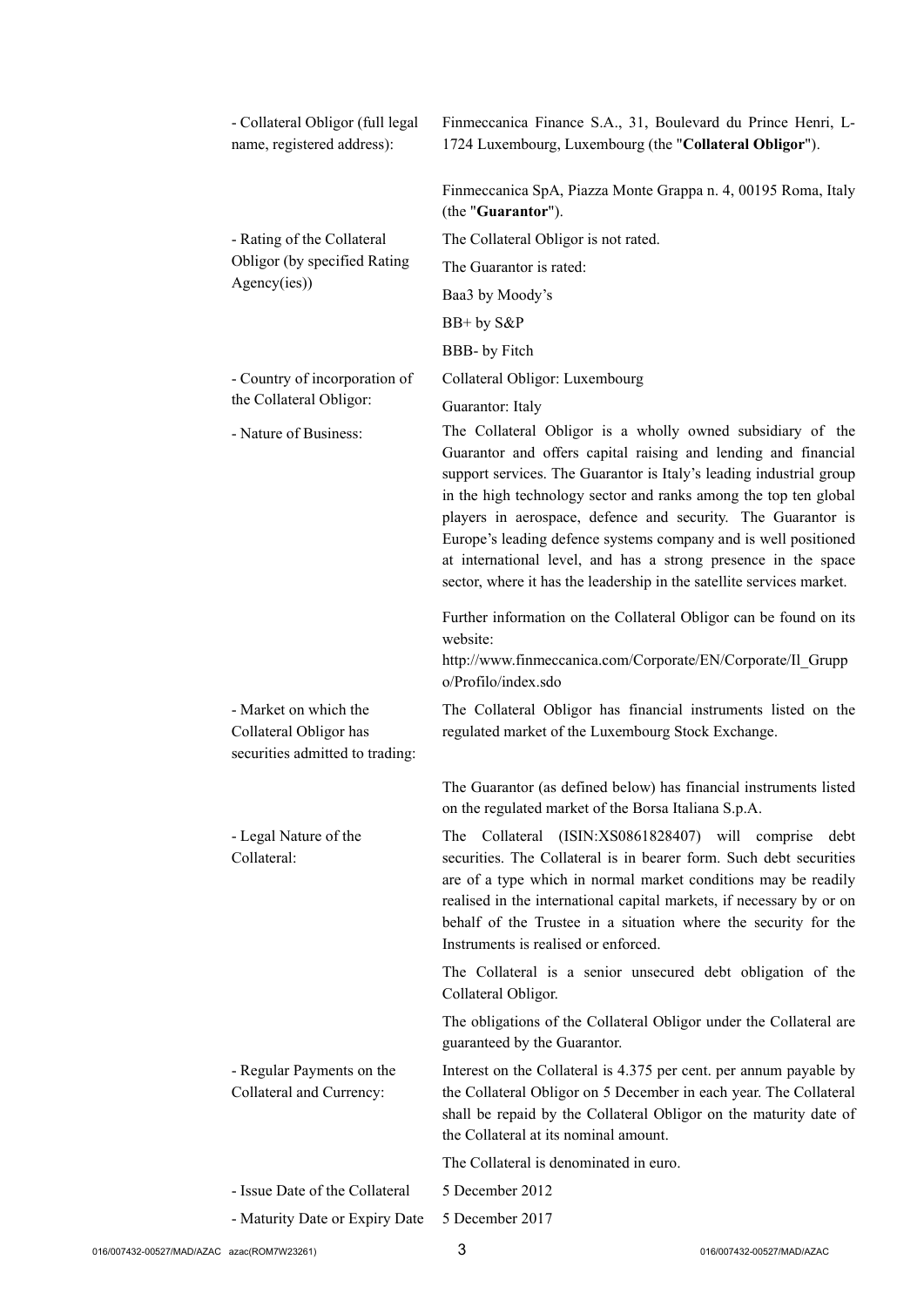| of Collateral: |  |
|----------------|--|
|----------------|--|

|    |                                                                                                                                               | - Amount of Collateral:                                                                                                                                         | A nominal amount equal to the product of the Issue Price and the<br>Aggregate Nominal Amount of the Instruments. The ratio between<br>the amount of Collateral and the principal amount of the<br>Instruments is 0.8950/1.                                                                                                                                                                                                   |
|----|-----------------------------------------------------------------------------------------------------------------------------------------------|-----------------------------------------------------------------------------------------------------------------------------------------------------------------|------------------------------------------------------------------------------------------------------------------------------------------------------------------------------------------------------------------------------------------------------------------------------------------------------------------------------------------------------------------------------------------------------------------------------|
|    |                                                                                                                                               | - Overall Issue Size of the<br>Collateral:                                                                                                                      | EUR 600,000,000                                                                                                                                                                                                                                                                                                                                                                                                              |
|    |                                                                                                                                               | - Date of transfer of the<br>Collateral                                                                                                                         | 26 March 2013                                                                                                                                                                                                                                                                                                                                                                                                                |
|    |                                                                                                                                               | - Method of creation of the<br>Collateral                                                                                                                       | The Collateral was issued by the Collateral Obligor in the normal<br>course of its business.                                                                                                                                                                                                                                                                                                                                 |
|    |                                                                                                                                               | - Material relationships<br>between the Issuer and any<br>Collateral Obligor:                                                                                   | Not Applicable, there are no material relationships between the<br>Issuer and any Collateral Obligor                                                                                                                                                                                                                                                                                                                         |
|    |                                                                                                                                               | - Description of the Collateral,<br>if the Collateral comprises<br>equity securities that are<br>admitted to trading on a<br>regulated or equivalent<br>market: | Not Applicable, the Collateral does not comprise equity securities                                                                                                                                                                                                                                                                                                                                                           |
|    |                                                                                                                                               | - Governing law of the<br>Collateral:                                                                                                                           | English                                                                                                                                                                                                                                                                                                                                                                                                                      |
|    | (ii)                                                                                                                                          | Series Assets:                                                                                                                                                  | Collateral                                                                                                                                                                                                                                                                                                                                                                                                                   |
|    | - Originator of the Collateral:<br>Hedging Agreement:<br>(i)<br><b>Credit Support Document</b><br>(11)<br>(iii) Method of Collateral Posting: | Issuer's rights under Hedging Agreement dated Issue Date                                                                                                        |                                                                                                                                                                                                                                                                                                                                                                                                                              |
|    |                                                                                                                                               |                                                                                                                                                                 | Deutsche Bank AG, London Branch, which is the London branch<br>of Deutsche Bank Aktiengesellschaft ("DB AG").                                                                                                                                                                                                                                                                                                                |
|    |                                                                                                                                               |                                                                                                                                                                 | Deutsche Bank AG, London Branch's address is Winchester<br>House, 1 Great Winchester Street, London EC2N 2DB, United<br>Kingdom.                                                                                                                                                                                                                                                                                             |
|    |                                                                                                                                               |                                                                                                                                                                 | Deutsche Bank AG, London Branch is an authorised person for<br>the purposes of section 19 of the Financial Services and Markets<br>Act 2000. In the United Kingdom it conducts wholesale banking<br>business and through its Private Wealth Management division it<br>provides holistic wealth management advice and integrated<br>financial solutions for wealthy individuals, their families and<br>selected institutions. |
|    |                                                                                                                                               |                                                                                                                                                                 | DB AG is the parent company of a group consisting of banks,<br>capital markets companies, fund management companies, a<br>property finance company, instalment financing companies,<br>research and consultancy companies and other domestic and<br>foreign companies.                                                                                                                                                       |
| 18 |                                                                                                                                               |                                                                                                                                                                 | Applicable – the Issuer shall enter into a Hedging Agreement with<br>the Hedging Counterparty in connection with the Instruments                                                                                                                                                                                                                                                                                             |
|    |                                                                                                                                               |                                                                                                                                                                 | Not Applicable – the Issuer will not enter into a Credit Support<br>Document with the Hedging Counterparty in connection with the<br>Instruments                                                                                                                                                                                                                                                                             |
|    |                                                                                                                                               |                                                                                                                                                                 | Not Applicable – the Issuer will not enter into a Credit Support                                                                                                                                                                                                                                                                                                                                                             |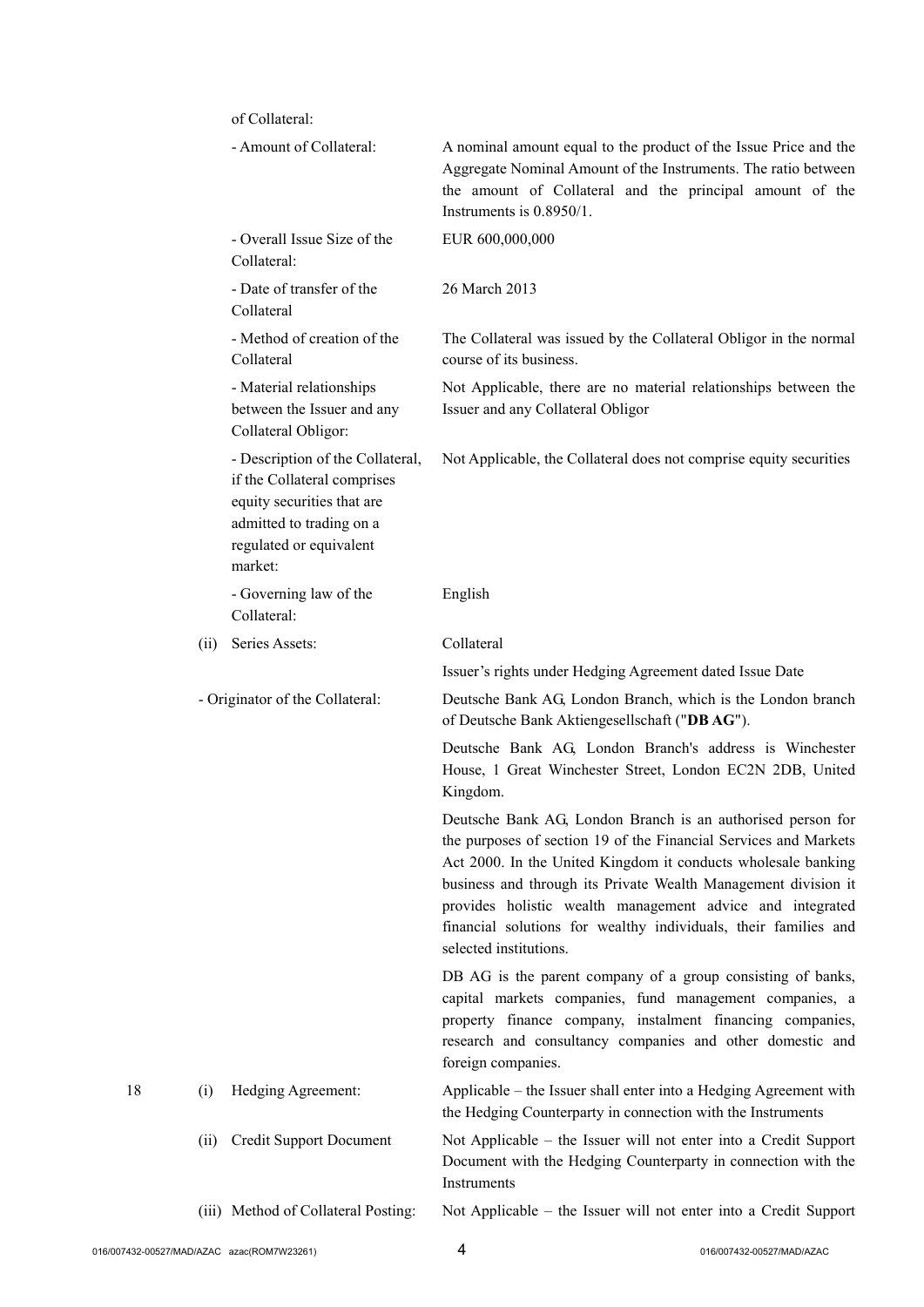|    |                                | Document with the Hedging Counterparty in connection with the |
|----|--------------------------------|---------------------------------------------------------------|
|    |                                | Instruments                                                   |
| 19 | <b>Security Ranking Basis:</b> | <b>Hedging Counterparty Priority Basis</b>                    |

#### **General Provisions Applicable to the Instruments**

| 20 | Form of Instruments: | Temporary Global Instrument exchangeable for a Permanent<br>Global Instrument, which, in accordance with the terms of that<br>Permanent Global Instrument, is exchangeable for Instruments in |
|----|----------------------|-----------------------------------------------------------------------------------------------------------------------------------------------------------------------------------------------|
|    |                      | definitive form only in the limited circumstances as contemplated<br>therein.                                                                                                                 |

#### **Agents and Other Parties**

| 21 | Custodian Account Details: | Euroclear account number 10327 at State Street Bank & Trust |
|----|----------------------------|-------------------------------------------------------------|
|    |                            | Company, 525 Ferry Road, Edinburgh, EH5 2AW.                |
| 22 | Servicer:                  | Deutsche Bank Luxembourg SA                                 |
| 23 | Calculation Agent:         | Deutsche Bank AG, London Branch, which is the London branch |

of DB AG, is the Calculation Agent. The Calculation Agent's address is Winchester House, 1 Great Winchester Street, London, EC2N 2DB. The Calculation Agent is also the Hedging Counterparty.

In the United Kingdom Deutsche Bank AG, London Branch conducts wholesale banking business and through its Private Wealth Management division it provides holistic wealth management advice and integrated financial solutions for wealthy individuals, their families and selected institutions.

DB AG is the parent company of a group consisting of banks, capital markets companies, fund management companies, a property finance company, instalment financing companies, research and consultancy companies and other domestic and foreign companies.

The objects of DB AG, as laid down in its Articles of Association, include the transaction of all kinds of banking business, the provision of financial and other services and the promotion of international economic relations. DB AG may realise these objectives itself or through subsidiaries and affiliated companies.

#### *Calculation Agent's Responsibilities*

The Calculation Agent is responsible for making any determination or calculation required to be made by it pursuant to the Conditions and performing such other duties as it may be required to perform pursuant to the Conditions.

## *Termination of Appointment of Calculation Agent and Appointment of Successor Calculation Agent*

The appointment of the Calculation Agent will terminate forthwith, *inter alia*, if the Calculation Agent becomes incapable of acting, or is adjudged bankrupt or insolvent, or files a voluntary petition in bankruptcy.

The Issuer may appoint a successor Calculation Agent and/or terminate the appointment of any Calculation Agent by giving at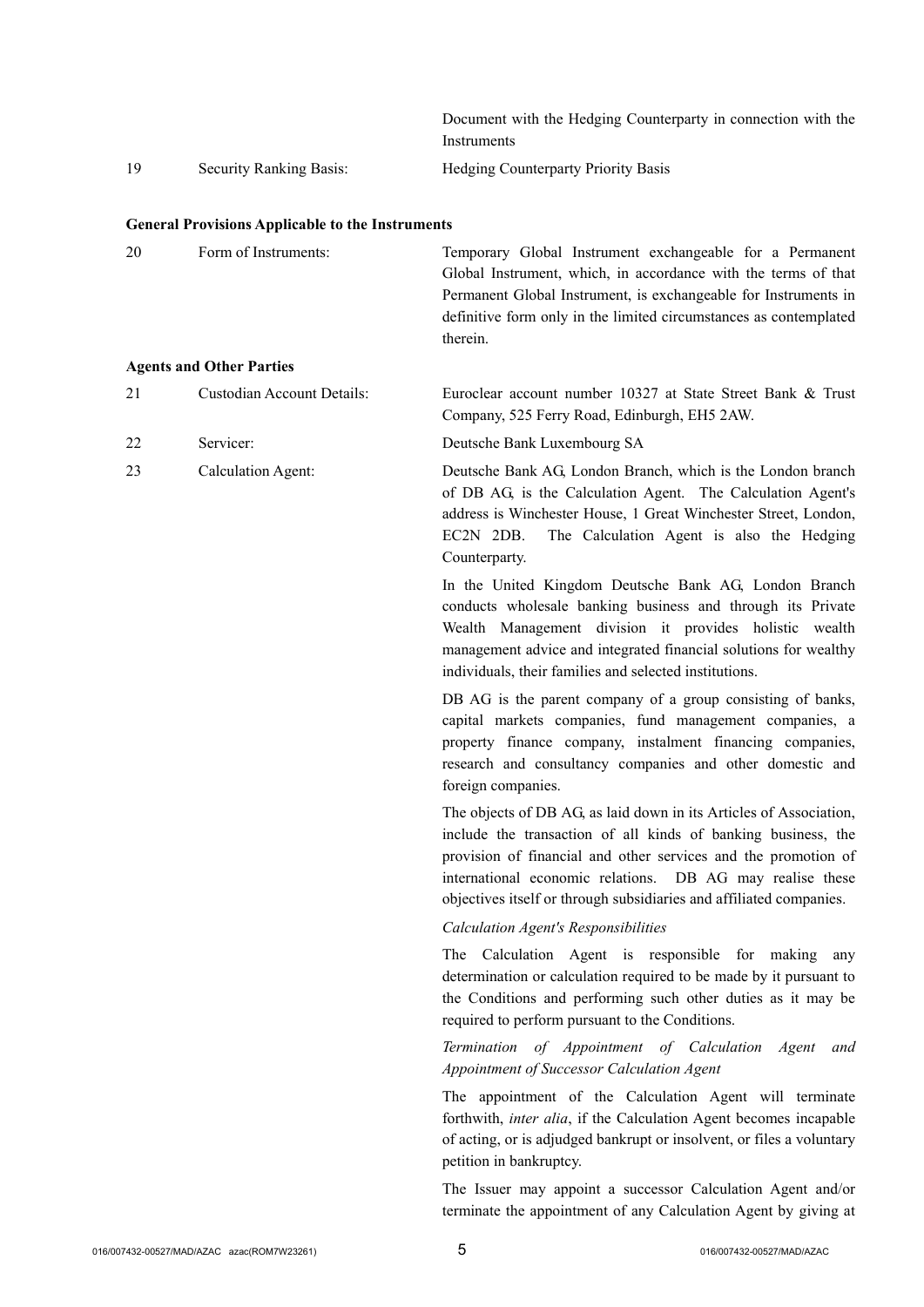|                      |                                         | least 60 days' notice to that effect provided that no such<br>termination of the appointment of the Calculation Agent shall take<br>effect until a successor Calculation Agent has been appointed.                                                                                                                                                                                                                                                                                                                                                                                                                                                                                                                 |
|----------------------|-----------------------------------------|--------------------------------------------------------------------------------------------------------------------------------------------------------------------------------------------------------------------------------------------------------------------------------------------------------------------------------------------------------------------------------------------------------------------------------------------------------------------------------------------------------------------------------------------------------------------------------------------------------------------------------------------------------------------------------------------------------------------|
| 24                   | Paying Agent and Specified Office:      | Deutsche Bank AG, London Branch<br>Winchester House<br>1 Great Winchester Street<br>London EC2N 2DB<br>United Kingdom                                                                                                                                                                                                                                                                                                                                                                                                                                                                                                                                                                                              |
|                      |                                         | Deutsche Bank Luxembourg SA                                                                                                                                                                                                                                                                                                                                                                                                                                                                                                                                                                                                                                                                                        |
|                      |                                         | 2, boulevard Konrad Adenauer<br>L-1115 Luxembourg                                                                                                                                                                                                                                                                                                                                                                                                                                                                                                                                                                                                                                                                  |
|                      |                                         | Luxembourg                                                                                                                                                                                                                                                                                                                                                                                                                                                                                                                                                                                                                                                                                                         |
| 25                   | Listing Agent:                          | Deutsche Bank Luxembourg SA<br>2, boulevard Konrad Adenauer                                                                                                                                                                                                                                                                                                                                                                                                                                                                                                                                                                                                                                                        |
|                      |                                         | L-1115 Luxembourg<br>Luxembourg                                                                                                                                                                                                                                                                                                                                                                                                                                                                                                                                                                                                                                                                                    |
| 26                   | Common Depositary and Specified         | Deutsche Bank AG, London Branch                                                                                                                                                                                                                                                                                                                                                                                                                                                                                                                                                                                                                                                                                    |
|                      | Office:                                 | Winchester House                                                                                                                                                                                                                                                                                                                                                                                                                                                                                                                                                                                                                                                                                                   |
|                      |                                         | 1 Great Winchester Street                                                                                                                                                                                                                                                                                                                                                                                                                                                                                                                                                                                                                                                                                          |
|                      |                                         | London EC2N 2DB                                                                                                                                                                                                                                                                                                                                                                                                                                                                                                                                                                                                                                                                                                    |
|                      |                                         | United Kingdom                                                                                                                                                                                                                                                                                                                                                                                                                                                                                                                                                                                                                                                                                                     |
| <b>Distribution</b>  |                                         |                                                                                                                                                                                                                                                                                                                                                                                                                                                                                                                                                                                                                                                                                                                    |
| 27                   | Application of TEFRA or TEFRA<br>rules: | TEFRA D restrictions applicable                                                                                                                                                                                                                                                                                                                                                                                                                                                                                                                                                                                                                                                                                    |
| 28                   | Total commission and concession:        | Up to 4.00 per cent. of the Aggregate Nominal Amount                                                                                                                                                                                                                                                                                                                                                                                                                                                                                                                                                                                                                                                               |
|                      |                                         |                                                                                                                                                                                                                                                                                                                                                                                                                                                                                                                                                                                                                                                                                                                    |
| <b>Miscellaneous</b> |                                         |                                                                                                                                                                                                                                                                                                                                                                                                                                                                                                                                                                                                                                                                                                                    |
| 29                   | Separate Compartment:                   | A separate compartment has been created by the board of<br>directors of the Company in respect of the Instruments<br>("Compartment 100-2012-27"). Compartment 100-2012-27 is a<br>separate part of the Company's assets and liabilities. The<br>Collateral (relating to the Instruments) is exclusively available to<br>satisfy the rights of the holders of the Instruments (in accordance<br>with the terms and conditions set out in these Final Terms) and the<br>rights of the creditors whose claims have arisen at the occasion of<br>the creation, the operation or the liquidation of Compartment 100-<br>2012-27, as contemplated by articles 5 and 9 of the articles of<br>incorporation of the Company |
| 30                   | Type of Instruments:                    | Typical Securities - As of the date of these Final Terms, the<br>Italian tax regime applying to payments of proceeds in respect of<br>the Instruments is governed by legislative Decree No. 239 on the<br>basis that such Instruments qualify as Typical Securities. As a<br>consequence, under the provisions of Decree No. 239, payments<br>of proceeds in respect of the Instruments may be subject to a<br>substitute tax <i>(imposta sostitutiva)</i> at the rate of 20 per cent. in the<br>Republic of Italy depending on the circumstances of the relevant                                                                                                                                                  |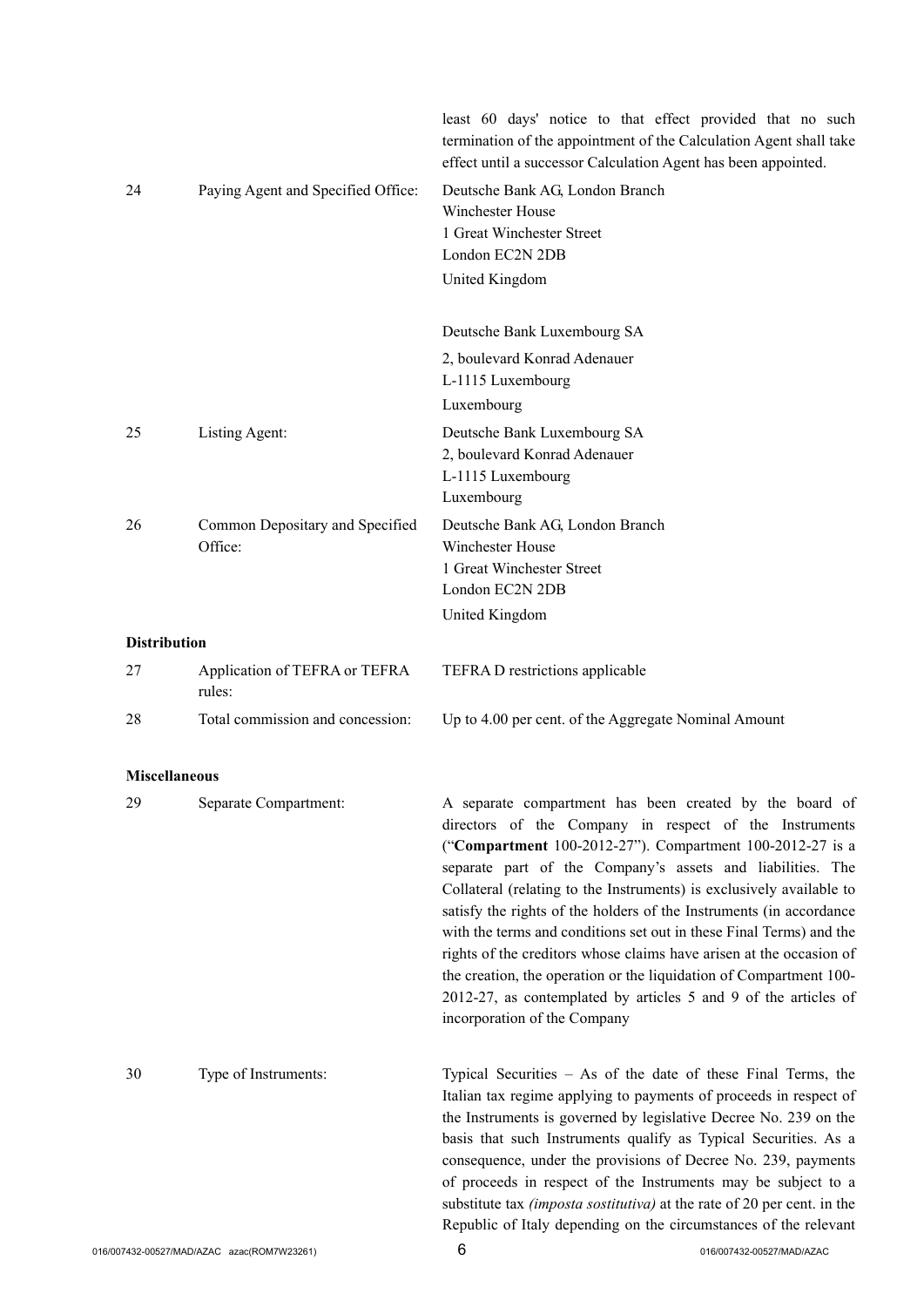Instrumentsholder. However, in the event that the Italian fiscal authorities in the future decide that the Instruments no longer qualify as Typical Securities, the Instruments will instead qualify as Atypical Securities for Italian tax purposes as more fully described in the section of the Base Prospectus entitled "Italian Taxation".

Signed on behalf of the Issuer: Duly authorised Festiva Romanoc-BULLES EEU Stephene WEYNERS Underwriting

Not applicable

#### **Secondary Trading**

Deutsche Bank S.p.A. of Piazza del Calendario 3, 20126, Milan, Italy and Finanza & Futuro Banca S.p.A. of Piazza del Calendario 1, 20126, Milan, Italy in their capacity as financial intermediaries, may engage in subsequent resale or final placement of the securities in Italy during the period commencing on 11 January 2013 and ending on 12 March 2013.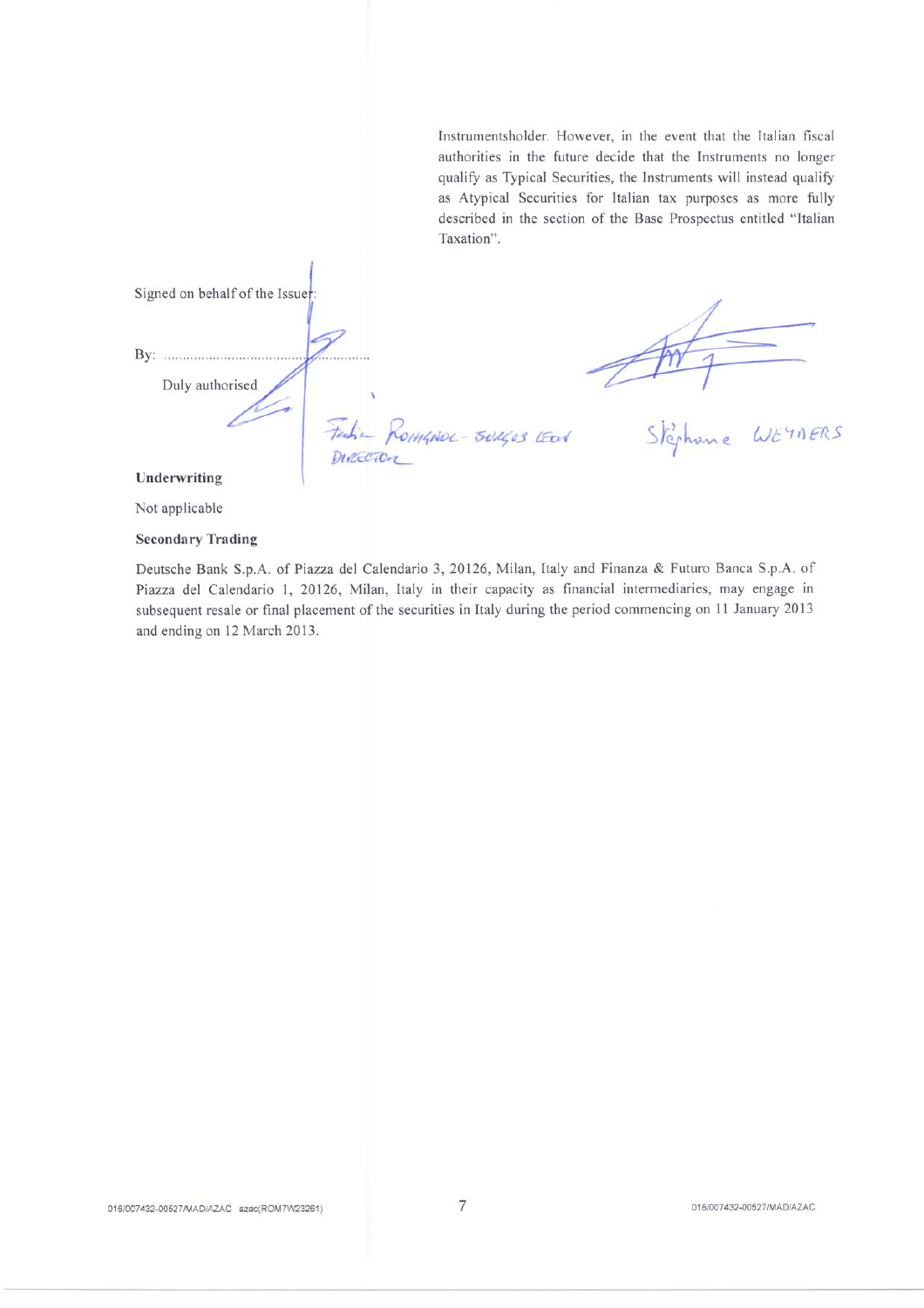### **PART B – OTHER INFORMATION**

| $\mathbf{1}$ |     | <b>Listing and Admission to Trading</b> |              |                                                                                                                                                                                                                                                                                                                                                                                                                                                                                                                                   |
|--------------|-----|-----------------------------------------|--------------|-----------------------------------------------------------------------------------------------------------------------------------------------------------------------------------------------------------------------------------------------------------------------------------------------------------------------------------------------------------------------------------------------------------------------------------------------------------------------------------------------------------------------------------|
|              | (i) | Listing:                                |              | Luxembourg and EuroTLX                                                                                                                                                                                                                                                                                                                                                                                                                                                                                                            |
|              |     | Admission to trading:                   |              | Application is expected to be made for the Instruments to be<br>admitted to trading on the regulated market of the<br>Luxembourg Stock Exchange and the multilateral trading<br>facility EuroTLX (managed by EuroTLX SIM S.p.A.) with<br>effect from the Issue Date or thereabouts.                                                                                                                                                                                                                                               |
| 2            |     | <b>Ratings</b>                          |              |                                                                                                                                                                                                                                                                                                                                                                                                                                                                                                                                   |
|              |     | Ratings                                 | the<br>Date. | The Instruments are expected to be rated on or about the<br>Issue Date by Moody's Deutschland GmbH ("Moody's") or<br>DBRS Ratings Limited ("DBRS"). The rating of the<br>Instruments on or about the Issue Date will be published on<br>website of the Luxembourg<br>Stock Exchange<br>(www.bourse.lu)<br>the<br>website<br>and<br>on<br>www.it.investmentprodukte.db.com on or about the Issue<br>Date. No assurance is given that the Instruments will have a<br>particular rating, or any rating at all, on or about the Issue |
|              |     |                                         |              | Long-term ratings by Moody's are divided into several<br>categories ranging from 'Aaa', reflecting the highest quality<br>over categories 'Aa', 'A', 'Baa', 'Ba', 'B' 'Caa', 'Ca' to category<br>'C', reflecting that an obligation is typically in default:                                                                                                                                                                                                                                                                      |
|              |     |                                         | 'Aaa'        | Obligations rated Aaa are judged to be of the<br>highest quality, subject to the lowest level of credit<br>risk.                                                                                                                                                                                                                                                                                                                                                                                                                  |
|              |     |                                         | ' A a'       | Obligations rated Aa are judged to be of<br>high quality and are subject to very low<br>credit risk.                                                                                                                                                                                                                                                                                                                                                                                                                              |
|              |     |                                         | $\Delta$     | Obligations rated A are judged to be upper-medium<br>grade and are subject to low credit risk.                                                                                                                                                                                                                                                                                                                                                                                                                                    |
|              |     |                                         | 'Baa'        | Obligations rated Baa are judged to be medium-<br>grade and subject to moderate credit risk and as<br>such<br>may<br>certain<br>possess<br>speculative<br>characteristics.                                                                                                                                                                                                                                                                                                                                                        |
|              |     |                                         | 'Ba'         | Obligations rated Ba are judged to be speculative<br>and are subject to substantial credit risk.                                                                                                                                                                                                                                                                                                                                                                                                                                  |
|              |     |                                         | $\Delta$     | Obligations rated B are considered speculative and<br>are subject to high credit risk.                                                                                                                                                                                                                                                                                                                                                                                                                                            |
|              |     |                                         | 'Caa'        | Obligations rated Caa are judged to be speculative<br>of poor standing and are subject to very high credit                                                                                                                                                                                                                                                                                                                                                                                                                        |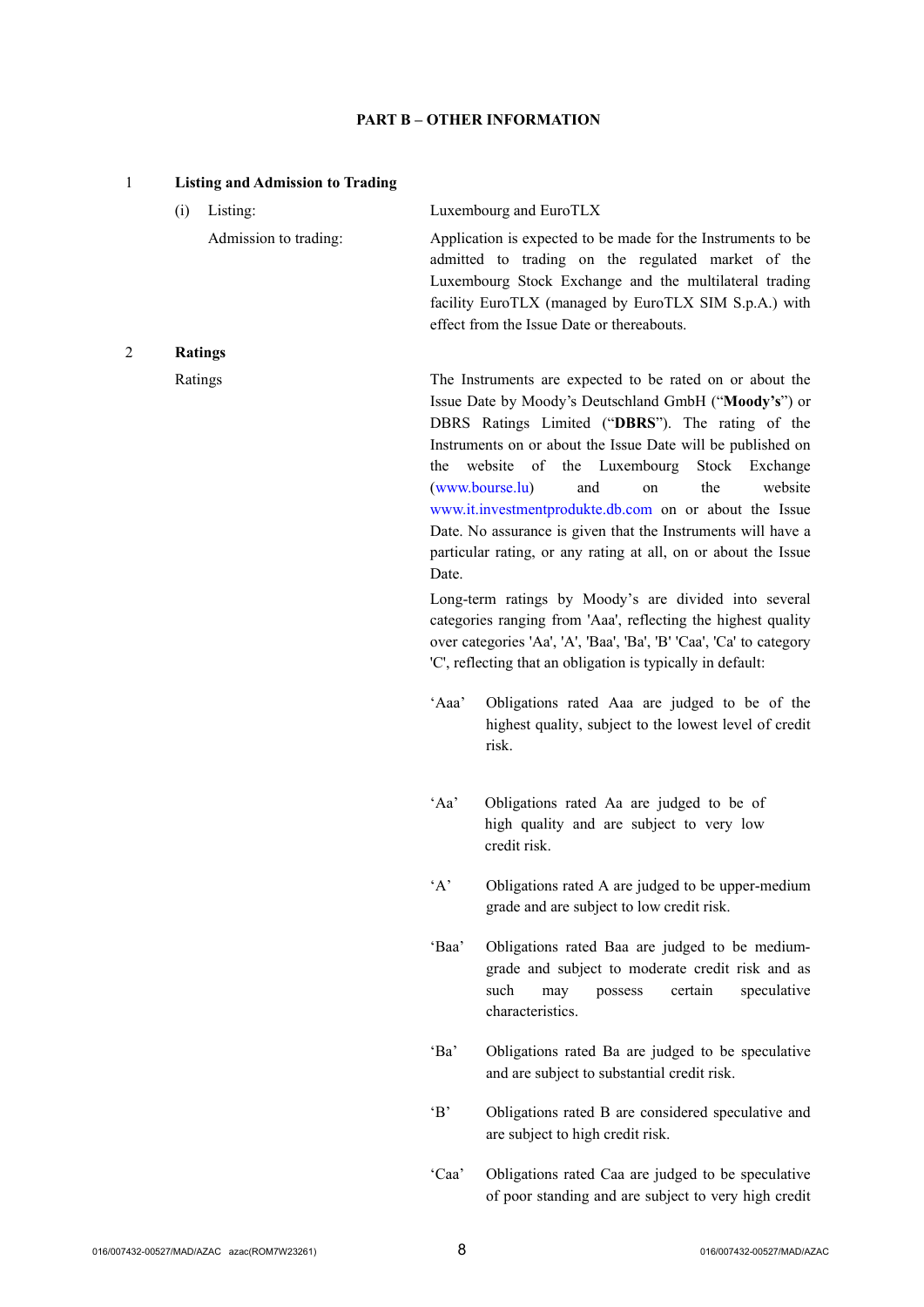risk.

- 'Ca' Obligations rated Ca are highly speculative and are likely in, or very near, default, with some prospect of recovery of principal and interest.
- 'C' Obligations rated C are the lowest rated and are typically in default, with little prospect for recovery of principal or interest.

Moody's appends numerical modifiers 1, 2, and 3 to each generic rating classification from Aa through Caa. The modifier 1 indicates that the obligation ranks in the higher end of its generic rating category; the modifier 2 indicates a mid-range ranking; and the modifier 3 indicates a ranking in the lower end of that generic rating category.

Moody's is established in the European Union and registered under Regulation (EC) No 1060/2009.

The DBRS long-term rating scale provides an opinion on the risk of default. That is, the risk that an issuer will fail to satisfy its financial obligations in accordance with the terms under which an obligations has been issued. Ratings are based on quantitative and qualitative considerations relevant to the issuer, and the relative ranking of claims. All rating categories other than AAA and D also contain subcategories "(high)" and "(low)". The absence of either a "(high)" or "(low)" designation indicates the rating is in the middle of the category.

## **AAA**

Highest credit quality. The capacity for the payment of financial obligations is exceptionally high and unlikely to be adversely affected by future events.

#### **AA**

Superior credit quality. The capacity for the payment of financial obligations is considered high. Credit quality differs from AAA only to a small degree. Unlikely to be significantly vulnerable to future events.

#### **A**

Good credit quality. The capacity for the payment of financial obligations is substantial, but of lesser credit quality than AA. May be vulnerable to future events, but qualifying negative factors are considered manageable.

#### **BBB**

Adequate credit quality. The capacity for the payment of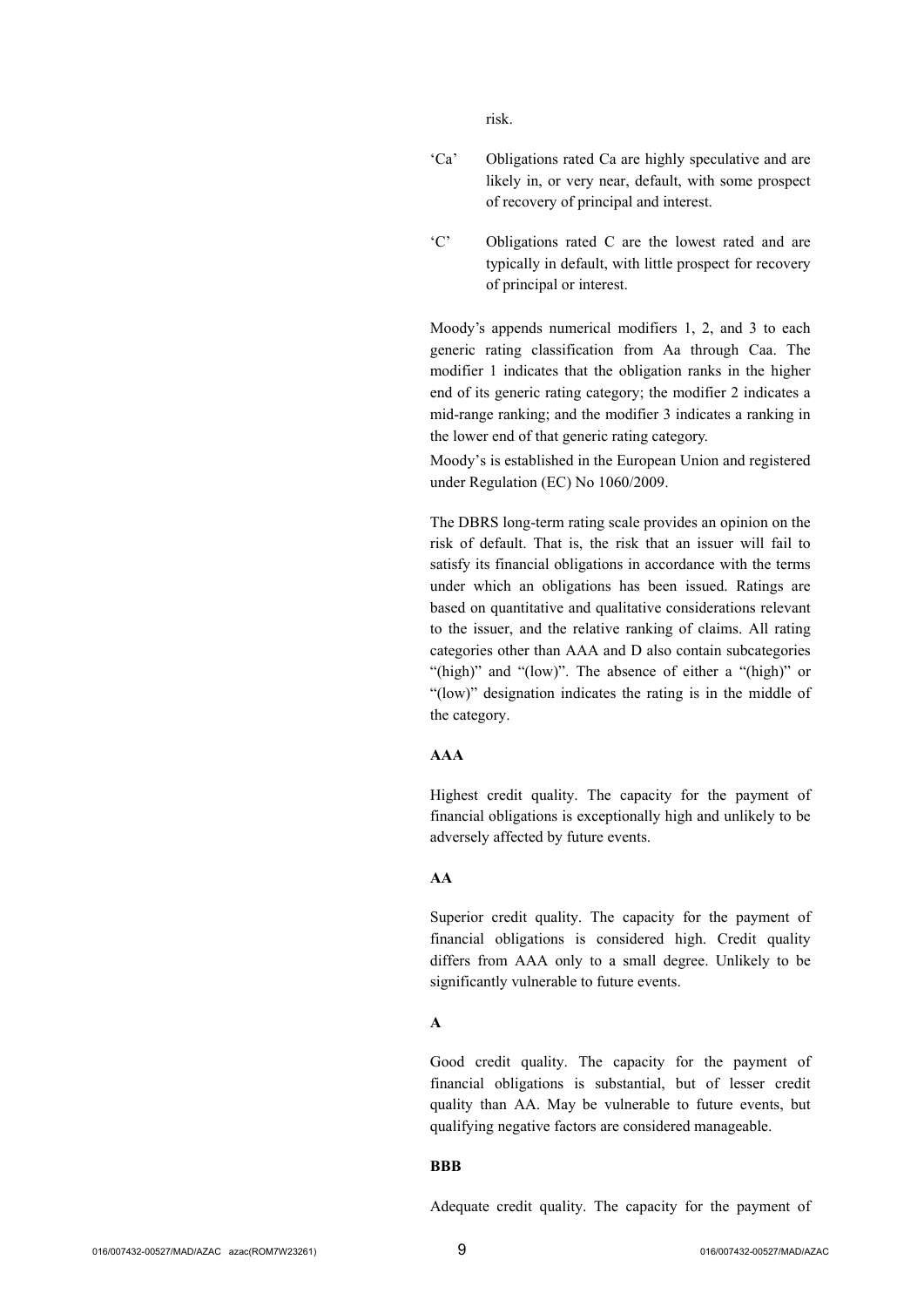financial obligations is considered acceptable. May be vulnerable to future events.

### **BB**

Speculative, non investment-grade credit quality. The capacity for the payment of financial obligations is uncertain. Vulnerable to future events.

#### **B**

Highly speculative credit quality. There is a high level of uncertainty as to the capacity to meet financial obligations.

#### **CCC / CC / C**

Very highly speculative credit quality. In danger of defaulting on financial obligations. There is little difference between these three categories, although CC and C ratings are normally applied to obligations that are seen as highly likely to default, or subordinated to obligations rated in the CCC to B range. Obligations in respect of which default has not technically taken place but is considered inevitable may be rated in the C category.

#### **D**

A financial obligation has not been met or it is clear that a financial obligation will not be met in the near future or a debt instrument has been subject to a distressed exchange. A downgrade to D may not immediately follow an insolvency or restructuring filing as grace periods or extenuating circumstances may exist.

DBRS is established in the European Union and registered under Regulation (EC) No 1060/2009.

### 3 **Notification**

The CSSF has provided Commissione Nazionale per le Società e la Borsa, the competent authority in the Republic of Italy with a certificate of approval attesting that the Base Prospectus has been drawn up in accordance with the Prospectus Directive.

#### 4 **Interests of Natural and Legal Persons involved in the Issue**

Save for any fees payable to the Arranger and the Distributors, so far as the Issuer is aware, no person involved in the issue of the Instruments has an interest material to the offer.

#### 5 **Estimated Net Proceeds and Total Expenses**

| (i) | Estimated net proceeds:   | Up to EUR $150,000,000$                               |
|-----|---------------------------|-------------------------------------------------------|
| (i) | Estimated total expenses: | The expenses related to the issue will be paid by the |
|     |                           | Arranger.                                             |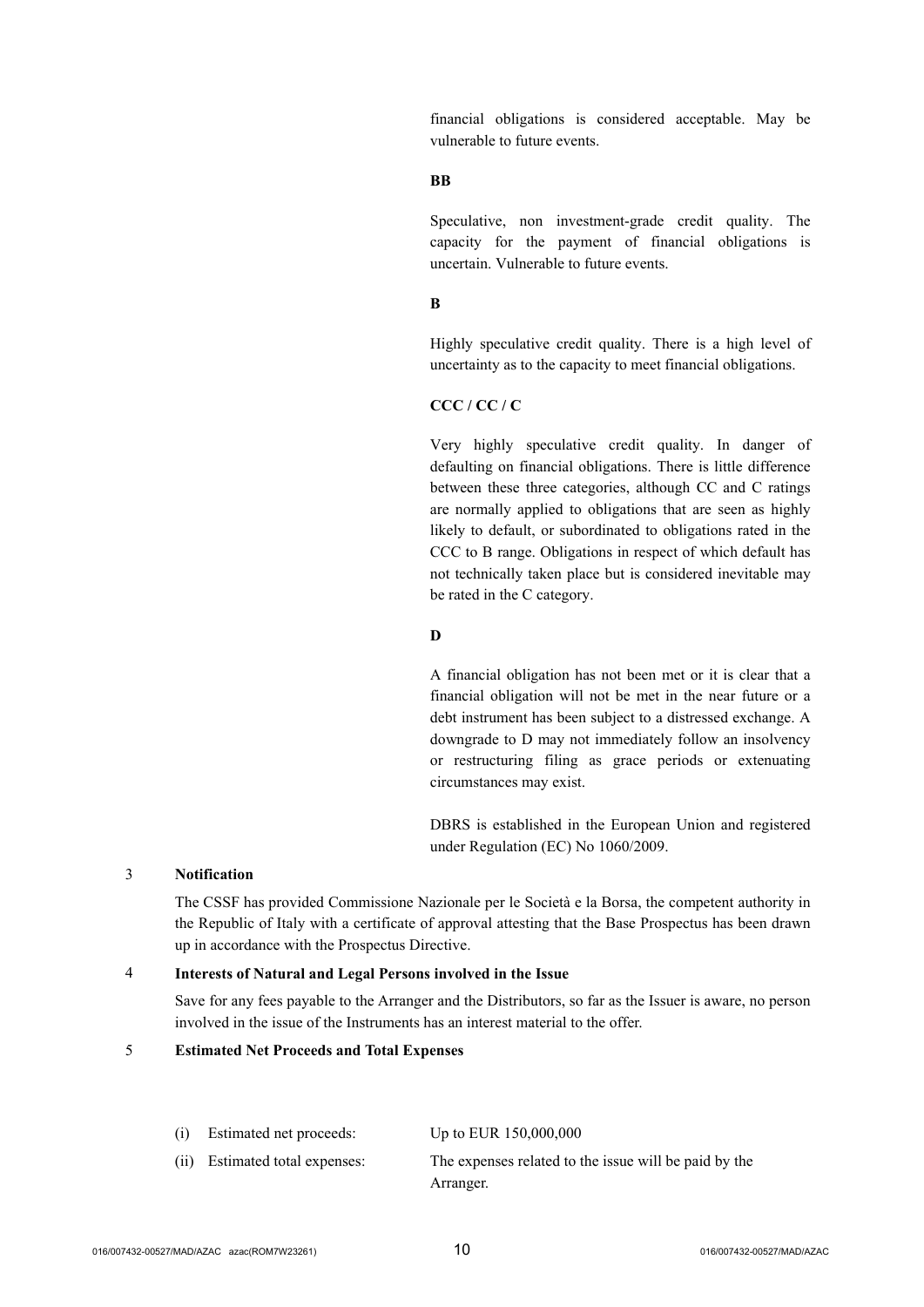## 6 **Historic Interest Rates**

Not applicable – the Instruments are not Floating Rate Instruments.

| 7 |       | <b>Operational Information</b>                                    |                                                                                                                                                                                                                                                                                                                                                                                                                                                                                                                                                                      |
|---|-------|-------------------------------------------------------------------|----------------------------------------------------------------------------------------------------------------------------------------------------------------------------------------------------------------------------------------------------------------------------------------------------------------------------------------------------------------------------------------------------------------------------------------------------------------------------------------------------------------------------------------------------------------------|
|   | (i)   | ISIN Code:                                                        | XS0866405383                                                                                                                                                                                                                                                                                                                                                                                                                                                                                                                                                         |
|   | (ii)  | Common Code:                                                      | 086640538                                                                                                                                                                                                                                                                                                                                                                                                                                                                                                                                                            |
|   | (iii) | Clearing Agent:                                                   | Euroclear Bank SA/N.V. and/or Clearstream, Luxembourg                                                                                                                                                                                                                                                                                                                                                                                                                                                                                                                |
|   |       | (iv) Delivery:                                                    | Delivery free of payment                                                                                                                                                                                                                                                                                                                                                                                                                                                                                                                                             |
|   | (v)   | Names and addresses of<br>additional Paying Agent(s)<br>(if any): | Not Applicable                                                                                                                                                                                                                                                                                                                                                                                                                                                                                                                                                       |
| 8 |       | <b>Terms and Conditions of the Offer</b>                          |                                                                                                                                                                                                                                                                                                                                                                                                                                                                                                                                                                      |
|   | (i)   | Total amount of the issue /offer:                                 | The Issuer will in its sole discretion determine the final<br>amount of the Instruments to be issued (which will be<br>dependent on the outcome of the offer), up to a limit of EUR<br>150,000,000. The precise Aggregate Nominal Amount of<br>Instruments to be issued will be published on the website of<br>the Luxembourg Stock Exchange (www.bourse.lu) and on<br>the website www.it.investmentprodukte.db.com on or around<br>the Issue Date. Notice of the precise Aggregate Nominal<br>Amount of Instruments to be issued will also be given to the<br>CSSF. |
|   | (ii)  | Maximum subscription<br>amount/number of Instruments:             | The maximum allocation of Instruments will be subject only<br>to availability at the time of the application.                                                                                                                                                                                                                                                                                                                                                                                                                                                        |
|   |       | (iii) Subscription/Offering Period:                               | The offer of the Instruments starts on 11 January 2013 and<br>ends on 12 March 2013 (the "Primary Market End Date").<br>The Issuer reserves the right for any reason to reduce the<br>number of Instruments offered.                                                                                                                                                                                                                                                                                                                                                 |
|   |       | (iv) Cancellation of the issuance of<br>Instruments:              | The Issuer reserves the right for any reason to cancel the<br>issuance of Instruments.                                                                                                                                                                                                                                                                                                                                                                                                                                                                               |
|   |       |                                                                   | Notice of such cancellation of the issuance of the<br>Instruments will be made to investors by means of a notice<br>published on the website of the Luxembourg Stock<br>(www.bourse.lu),<br>Exchange<br>the<br>website<br>on<br>www.it.investmentprodukte.db.com and in accordance with<br>the relevant Distributor's usual procedures.                                                                                                                                                                                                                              |
|   | (v)   | Early closing of the subscription<br>of the Instruments:          | The Issuer reserves the right for any reason to close the<br>Subscription/Offering Period early. If the<br>aggregate<br>subscription of the Instruments at any time on any business<br>day prior to the Primary Market End Date reaches EUR<br>150,000,000, the Issuer will close the subscription of the<br>Instruments at such time on such business day, without prior<br>notification.<br>Notice of early closure will be made to investors by means                                                                                                             |
|   |       |                                                                   | of a notice published on the website of the Luxembourg<br>Exchange<br>(www.bourse.lu),<br>the<br>website<br>Stock<br>on<br>www.it.investmentprodukte.db.com and in accordance with                                                                                                                                                                                                                                                                                                                                                                                   |

the relevant Distributor's usual procedures.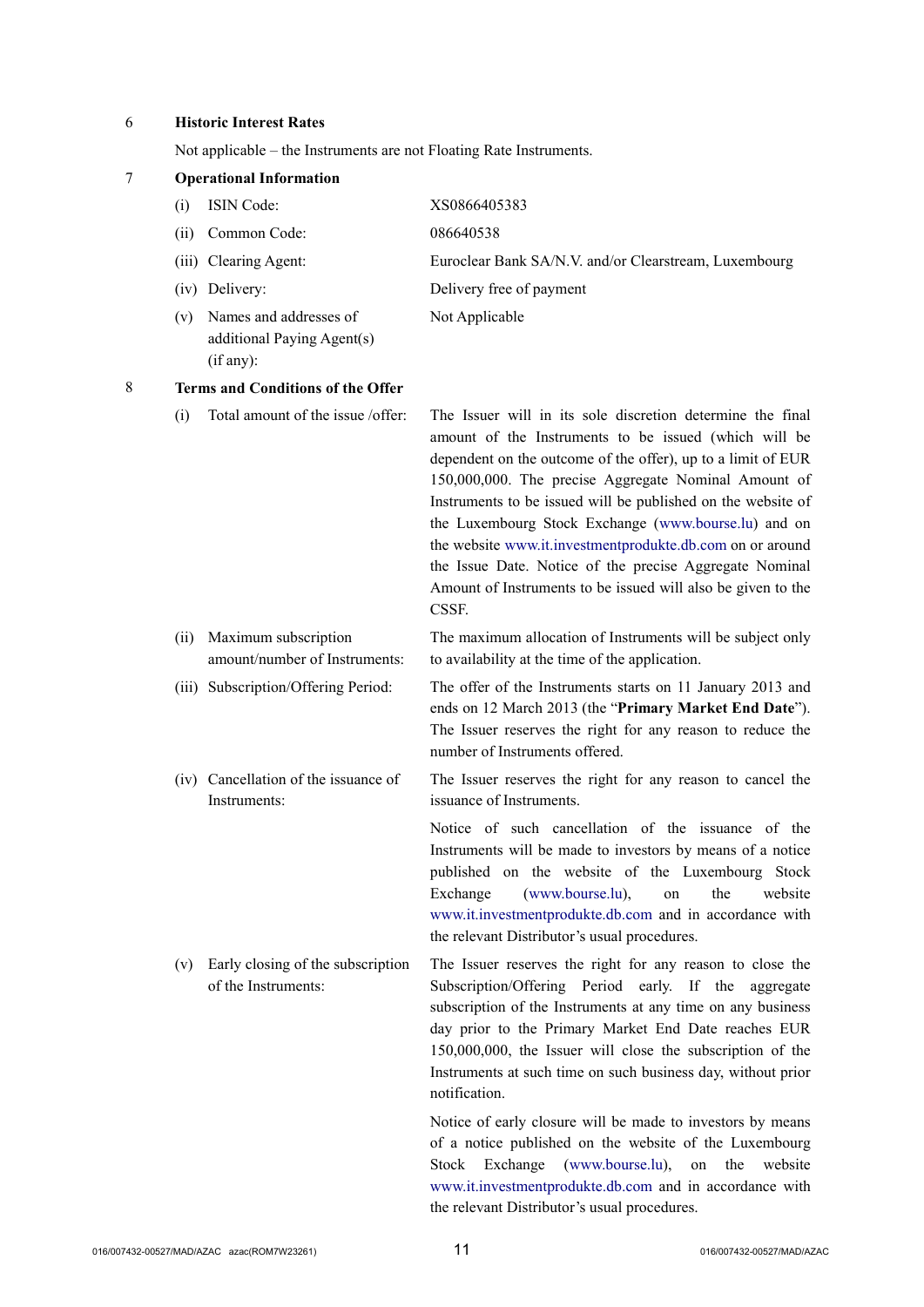- (vi) Conditions to which the offer is subject: Offers of the Instruments are conditional on their issue. The Issuer will in its sole discretion determine the final amount of Instruments issued up to a limit of EUR 150,000,000. The final amount that is issued on the Issue Date will be listed on the Official List of the Luxembourg Stock Exchange. Instruments will be allotted subject to availability in the order of receipt of investors' applications. The final Aggregate Nominal Amount of the Instruments issued will be determined by the Issuer in light of prevailing market conditions, and in its sole and absolute discretion depending on the number of Instruments which have been agreed to be purchased as of the Primary Market End Date.
- (vii) Description of the application process: The offer will be open during the Subscription/Offering Period. Applications for the Instruments can be made in the Republic of Italy at participating branches of Deutsche Bank S.p.A. of Piazza del Calendario 3, 20126, Milan, Italy and Finanza & Futuro Banca S.p.A. of Piazza del Calendario 1, 20126, Milan, Italy (each a **Distributor** and together with any other entities appointed as a distributor in respect of the Instruments during the Subscription/Offering Period, the **Distributors**). Applications will be in accordance with the relevant Distributor's usual procedures, notified to investors by the relevant Distributor. Amendments to the terms of the offer during the Subscription/Offering Period will be notified to investors by means of a notice published on the website of the Luxembourg Stock Exchange ([www.bourse.lu](http://www.bourse.lu/)), on the website [www.it.investmentprodukte.db.com](http://www.it.investmentprodukte.db.com/) and in accordance with the relevant Distributor's usual procedures or, if required, by means of a supplement duly approved and published in accordance with applicable laws and regulations. Prospective investors will not be required to enter into any contractual arrangements directly with the Issuer relating to the subscription for the Instruments.
- (viii)Details of the possibility to reduce subscriptions and manner for refunding excess amount paid by applicants:
- (ix) Details of the method and time limits for paying up and delivering the Instruments:
- (x) Manner in and date on which results of the offer are to be made public:

Not Applicable

Investors will be notified by the relevant Distributor of their allocations of Instruments and the settlement arrangements. The Instruments will be issued on the Issue Date against payment to the Issuer through the Distributors of the net subscription price.

The Issuer will in its sole discretion determine the final amount of the Instruments to be issued (which will be dependent on the outcome of the offer), up to a limit of EUR 150,000,000. The precise Aggregate Nominal Amount of Instruments to be issued are expected to be published on the website of the Luxembourg Stock Exchange [\(www.bourse.lu\)](http://www.bourse.lu/) and on the website [www.it.investmentprodukte.db.com](http://www.it.investmentprodukte.db.com/) and will be filed with the CSSF in accordance with Article 10 of the Prospectus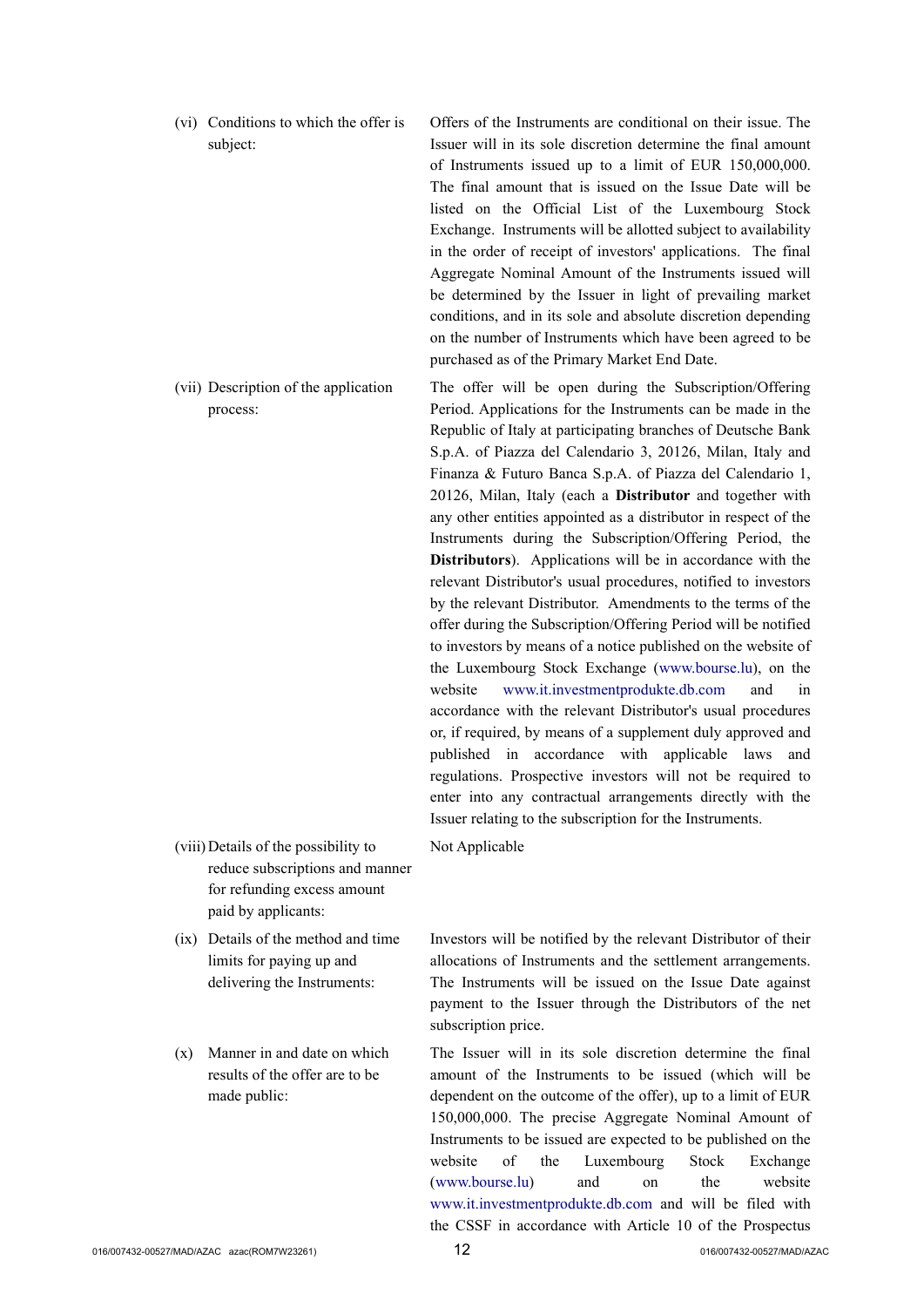Act 2005 in each case on or around the Issue Date. Notice of the precise Aggregate Nominal Amount of Instruments to be issued will also be given to the CSSF.

- (xi) Non-exempt Offer/ Public Offer Jurisdictions:
- (xii) Process for notification to applicants of the amount allotted and indication whether dealing may begin before notification is made:
- (xiii)Amount of any expenses and taxes specifically charged to the subscriber or purchaser:
- (xiv) Any countries in which the offer is simultaneously made and if a tranche has been reserved for certain of these and name(s) and address(es), to the extent known to the Issuer, of the Purchasers/distributors in the various countries where the offer takes place:

Offers may be made in the Republic of Italy (the "**Public Offer Jurisdiction**").

Each investor will be notified by the relevant Distributor of its allocation of Instruments after the end of the Offer Period and before the Issue Date. No dealings in the Instruments may take place prior to the Issue Date.

#### Not Applicable

The offer is being made in the Public Offer Jurisdiction. The address of Deutsche Bank S.p.A. as Distributor is Piazza del Calendario 3, 20126, Milan, Italy and of Finanza & Futuro Banca S.p.A. as Distributor is Piazza del Calendario 1, 20126, Milan, Italy.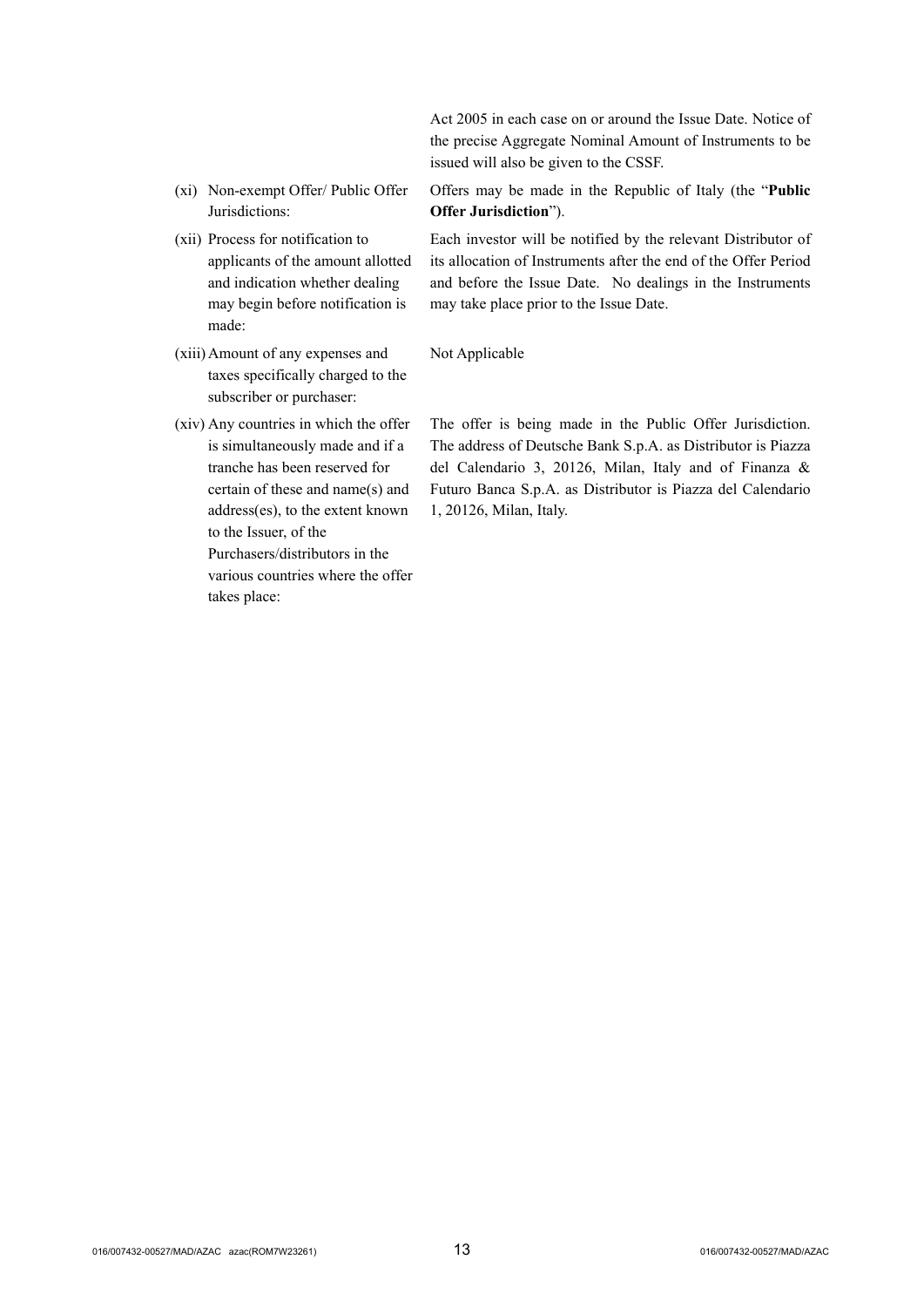#### **ANNEX –ISSUE SPECIFIC SUMMARY**

*Summaries are made up of disclosure requirements known as "Elements". These elements are numbered in Sections A – E (A.1 – E.7).*

*This summary contains all the Elements required to be included in a summary for this type of securities and Issuer. Because some Elements are not required to be addressed, there may be gaps in the numbering sequence of the Elements.*

*Even though an Element may be required to be inserted in the summary due to the type of securities and Issuer, it is possible that no relevant information can be given regarding the Element. In this case a short description of the Element is included in the summary with the mention of "not applicable".*

| <b>Element</b> | Description of | Disclosure requirement                                                                                                                                                                                                                                                                                                                                                                                                                                |
|----------------|----------------|-------------------------------------------------------------------------------------------------------------------------------------------------------------------------------------------------------------------------------------------------------------------------------------------------------------------------------------------------------------------------------------------------------------------------------------------------------|
|                | <b>Element</b> |                                                                                                                                                                                                                                                                                                                                                                                                                                                       |
| A.1            | Warnings       | This summary should be read as an introduction to the Base Prospectus.                                                                                                                                                                                                                                                                                                                                                                                |
|                |                | Any decision to invest in the Instruments should be based on consideration of the Base<br>Prospectus as a whole by the investor.                                                                                                                                                                                                                                                                                                                      |
|                |                | Where a claim relating to the information contained in the Base Prospectus is brought<br>before a court, the plaintiff investor might, under the national legislation of the Member<br>States, have to bear the costs of translating the Base Prospectus before the legal<br>proceedings are initiated.                                                                                                                                               |
|                |                | Civil liability attaches only to those persons who have tabled this summary including any<br>translation thereof, but only if this summary is misleading, inaccurate or inconsistent<br>when read together with the other parts of the Base Prospectus or it does not provide,<br>when read together with the other parts of the Base Prospectus, key information in order<br>to aid investors when considering whether to invest in the Instruments. |
| A.2            | Consent        | The Company consents to the use of the Base Prospectus in Germany, Italy, Spain,<br>Portugal, Belgium and Austria and accepts responsibility for the content of the Base<br>Prospectus also with respect to the subsequent resale or final placement of securities by<br>any financial intermediary which was given consent to use the Base Prospectus. This<br>consent is valid for 12 months from the date of publication of the Base Prospectus.   |
|                |                | Investors should be aware that information on the terms and conditions of the offer<br>by any financial intermediary shall be provided at the time of the offer by the<br>financial intermediary.                                                                                                                                                                                                                                                     |

## **Section A – Introduction and warnings**

## **Section B – Issuer**

| Element | <b>Description</b><br>of Element                    | Disclosure requirement                                                                      |
|---------|-----------------------------------------------------|---------------------------------------------------------------------------------------------|
| B.1     | Legal<br>and<br>Commercial<br>Name of the<br>Issuer | Palladium Securities 1 S.A (the "Company") acting in respect of a specified<br>compartment. |
| B.2     | Domicile                                            | The Company is domiciled in Luxembourg and is a public limited liability company            |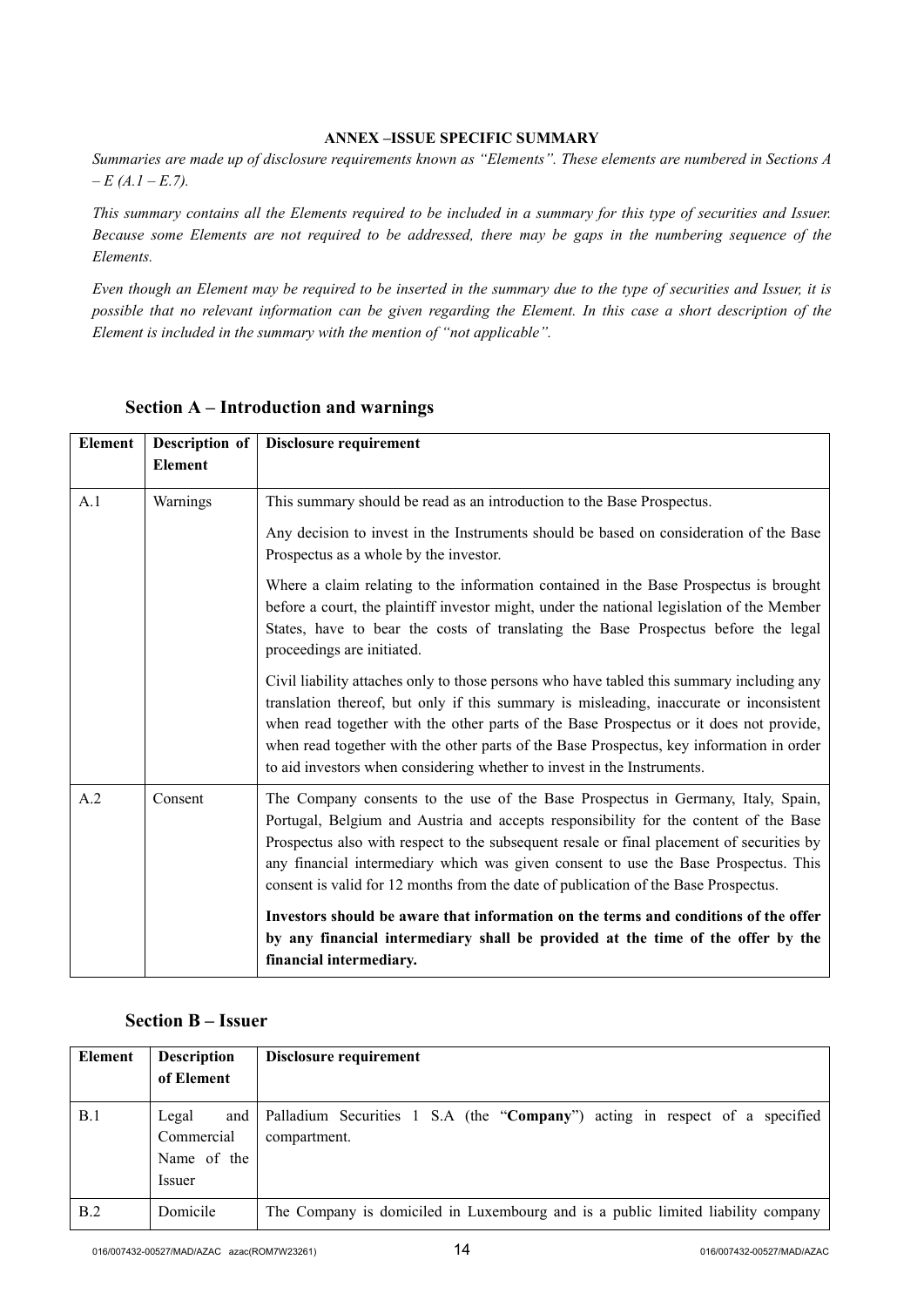|             | /Legal Form                                                        | (société anonyme) incorporated under the laws of the Grand Duchy of Luxembourg . It                                                                                                                                                                                                                                                                                                                                                                                                                                                                                                                                                                                                                                                                                                       |
|-------------|--------------------------------------------------------------------|-------------------------------------------------------------------------------------------------------------------------------------------------------------------------------------------------------------------------------------------------------------------------------------------------------------------------------------------------------------------------------------------------------------------------------------------------------------------------------------------------------------------------------------------------------------------------------------------------------------------------------------------------------------------------------------------------------------------------------------------------------------------------------------------|
|             | /Legislation<br>/Country<br>of                                     | was incorporated in Luxembourg on 8 September 2004.                                                                                                                                                                                                                                                                                                                                                                                                                                                                                                                                                                                                                                                                                                                                       |
|             | Incorporation                                                      |                                                                                                                                                                                                                                                                                                                                                                                                                                                                                                                                                                                                                                                                                                                                                                                           |
| <b>B.16</b> | Control<br>of<br>Issuer                                            | The Company has 181,818 ordinary shares, all of which are fully paid and are held by<br>two companies, The Freesia Charitable Trust and Anson Fund Managers Limited, on<br>trust for charitable purposes. Such holders have no beneficial interest in and derive no<br>benefit (other than any expenses for acting as share trustee) from their holding of the<br>issued shares. They will apply any income derived by them from the Company solely for<br>charitable purposes.                                                                                                                                                                                                                                                                                                           |
| <b>B.17</b> | Credit ratings                                                     | The Instruments are expected to be rated on or about the Issue Date by Moody's<br>Deutschland GmbH ("Moody's") or DBRS Ratings Limited ("DBRS"). The rating of<br>the Instruments on or about the Issue Date will be published on the website of the<br>(www.bourse.lu)<br>and<br>Luxembourg<br>Stock<br>Exchange<br>the<br>website<br>on<br>www.it.investmentprodukte.db.com on or about the Issue Date. No assurance is given<br>that the Instruments will have a particular rating, or any rating at all, on or about the<br>Issue Date.                                                                                                                                                                                                                                               |
|             |                                                                    | Moody's and DBRS are established in the European Union and registered under<br>Regulation (EC) No 1060/2009 on credit rating agencies.                                                                                                                                                                                                                                                                                                                                                                                                                                                                                                                                                                                                                                                    |
| <b>B.20</b> | Special<br>Purpose<br>Vehicle                                      | The Company is a special purpose vehicle for the purpose of issuing asset backed<br>securities.                                                                                                                                                                                                                                                                                                                                                                                                                                                                                                                                                                                                                                                                                           |
| <b>B.21</b> | Principal<br>activities and<br>global<br>overview<br>of<br>parties | The Company's principal activities are to enter into, perform and serve as a vehicle<br>issuing asset backed securities for any securitisation transactions as permitted under the<br>Securitisation Act 2004.                                                                                                                                                                                                                                                                                                                                                                                                                                                                                                                                                                            |
|             |                                                                    | Deutsche Trustee Company Limited of Winchester House, 1 Great Winchester Street,<br>London EC2N 2DB, United Kingdom, will act as trustee in respect of the Series of<br>Instruments (the "Trustee"). Deutsche Bank AG, acting through its London Branch,<br>located at Winchester House, 1 Great Winchester Street, London EC2N 2DB, United<br>Kingdom, will act as Arranger, Principal Agent and Paying Agent in respect of the Series<br>of Instruments. Deutsche Bank Luxembourg S.A. will act as Custodian, Listing Agent,<br>Servicer and Luxembourg Paying Agent in respect of the Series of Instruments. Deutsche<br>Trustee Company Limited, Deutsche Bank AG, acting through its London Branch and<br>Deutsche Bank Luxembourg S.A. are each members of the Deutsche Bank Group. |
|             |                                                                    | Deutsche Bank AG, acting through its London Branch will act as Hedging Counterparty,<br>Calculation Agent, Selling Agent and Purchaser.                                                                                                                                                                                                                                                                                                                                                                                                                                                                                                                                                                                                                                                   |
|             |                                                                    | Deutsche Bank Aktiengesellschaft ("Deutsche Bank AG") is a banking institution and a<br>stock corporation incorporated under the laws of Germany and has its registered office in<br>Frankfurt am Main, Germany. It maintains its head office at Taunusanlage 12, 60325<br>Frankfurt am Main and branch offices in Germany and abroad including in London, New<br>York, Sydney, Tokyo and an Asia-Pacific Head Office in Singapore which serve as hubs<br>for its operations in the respective regions.                                                                                                                                                                                                                                                                                   |
|             |                                                                    | Deutsche Bank AG is the parent company of a group consisting of banks, capital market<br>companies, fund management companies, a property finance company, instalment<br>financing companies, research and consultancy companies and other domestic and<br>foreign companies (the "Deutsche Bank Group").                                                                                                                                                                                                                                                                                                                                                                                                                                                                                 |
| <b>B.22</b> | Operations                                                         | Not applicable. The Company has commenced operations and financial statements are                                                                                                                                                                                                                                                                                                                                                                                                                                                                                                                                                                                                                                                                                                         |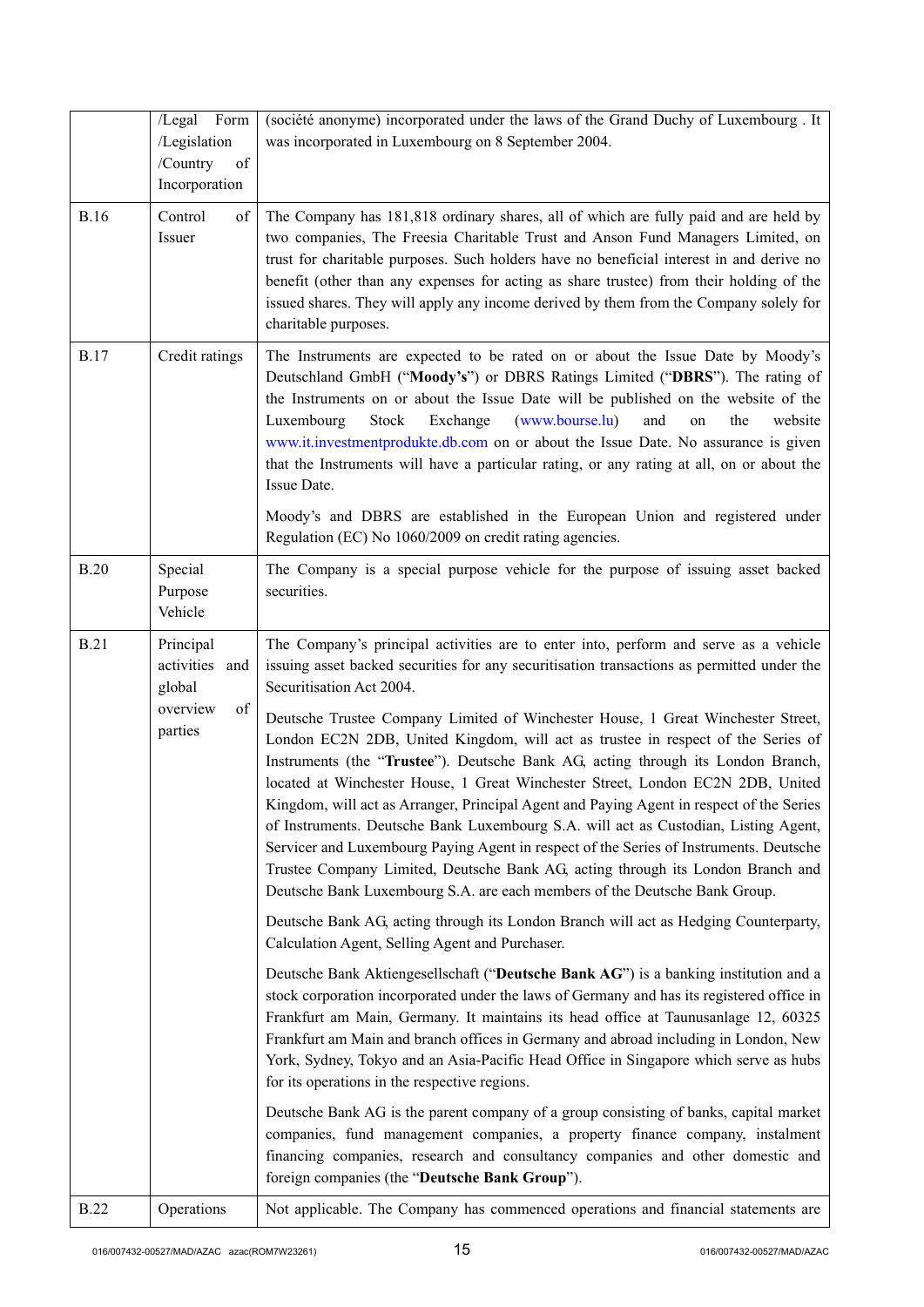|             |                                                                | available.                                                                                                                                                                                                                                                                                                                                                                                                                                                                                                                                                                                               |
|-------------|----------------------------------------------------------------|----------------------------------------------------------------------------------------------------------------------------------------------------------------------------------------------------------------------------------------------------------------------------------------------------------------------------------------------------------------------------------------------------------------------------------------------------------------------------------------------------------------------------------------------------------------------------------------------------------|
| <b>B.23</b> | Key financial<br>information                                   | The summary information below is extracted from the Issuer's audited accounts as at 31<br>January 2011 and 31 January 2012:                                                                                                                                                                                                                                                                                                                                                                                                                                                                              |
|             |                                                                | Total Assets:<br>31 January 2011 - EUR 1,909,201,028<br>31 January 2012 - EUR 1,941,190,137                                                                                                                                                                                                                                                                                                                                                                                                                                                                                                              |
|             |                                                                | Total Liabilities: 31 January 2011 - EUR 1,909,201,028<br>31 January 2012 - EUR 1,941,190,137                                                                                                                                                                                                                                                                                                                                                                                                                                                                                                            |
|             |                                                                | Total Charges:<br>31 January 2011 - EUR 92,022,526<br>31 January 2012 - EUR 87,852,726                                                                                                                                                                                                                                                                                                                                                                                                                                                                                                                   |
|             |                                                                | Total income:<br>31 January 2011 - EUR 92,022,526<br>31 January 2012 - EUR 87,852,726                                                                                                                                                                                                                                                                                                                                                                                                                                                                                                                    |
| <b>B.24</b> | Material<br>adverse<br>change                                  | Not applicable. There has been no material adverse change in the financial position or<br>prospects of the Company since the date of the latest audited accounts dated 31 January<br>2012.                                                                                                                                                                                                                                                                                                                                                                                                               |
| <b>B.25</b> | Description of<br>underlying<br>assets                         | The Company acting in respect of one of its compartments (the "Issuer") will use the<br>proceeds from the issue of the Series of Instruments to purchase the Collateral which will<br>form part of the Series Assets. The Series Assets for the Compartment will include the<br>proceeds of the issue of the Series of Instruments, the Collateral, the hedging agreement<br>(the "Hedging Agreement") between the Issuer and the hedging counterparty<br>("Hedging Counterparty") in respect of the Series of Instruments and any proceeds<br>from any relevant Hedging Agreement. See item B.28 below. |
|             |                                                                | The Series Assets have characteristics whereby, taken together, they demonstrate a<br>capacity to produce funds to service the Issuer's obligations to make payments due and<br>payable under the Instruments.                                                                                                                                                                                                                                                                                                                                                                                           |
|             |                                                                | The Collateral for the Series of Instruments will consist of debt securities issued by<br>Finmeccanica Finance S.A. as the Collateral Obligor and guaranteed by Finmeccanica<br>SpA.                                                                                                                                                                                                                                                                                                                                                                                                                     |
|             |                                                                | The Collateral Obligor and Finmeccanica SpA have securities traded on a regulated or<br>equivalent market.                                                                                                                                                                                                                                                                                                                                                                                                                                                                                               |
|             |                                                                | Collateral Obligor: European corporate, a wholly owned subsidiary of Finmeccanica<br>SpA and offering capital raising and lending and financial support services which issued<br>senior unsecured debt securities on 5 December 2012 due on 5 December 2017 with<br>ISIN: XS0861828407 which will form all of the Collateral. The level of collateralisation<br>of such securities is 0.8950/1.                                                                                                                                                                                                          |
|             |                                                                | The Collateral will not consist of real property, therefore no valuation report relating to<br>real property is included in the Base Prospectus, nor any description of the valuation of<br>such real property.                                                                                                                                                                                                                                                                                                                                                                                          |
| <b>B.26</b> | Actively<br>managed pool<br>of assets                          | Not applicable. The Series Assets of the Series of Instruments will not consist, in whole<br>or in part, of an actively managed pool of assets.                                                                                                                                                                                                                                                                                                                                                                                                                                                          |
| <b>B.27</b> | Further<br>issuances<br>backed<br>by<br>same pool of<br>assets | The Issuer may from time to time issue further Instruments of the Series on the same<br>terms as the existing Instruments and on terms that such further Instruments shall be<br>consolidated and form a single series with the existing Instruments of the Series;<br>provided that, unless otherwise approved by Extraordinary Resolution of holders of<br>Instruments (the "Instrumentholders") of the Series, the Issuer shall provide additional<br>assets to form part of the Series Assets for such further Instruments and existing                                                              |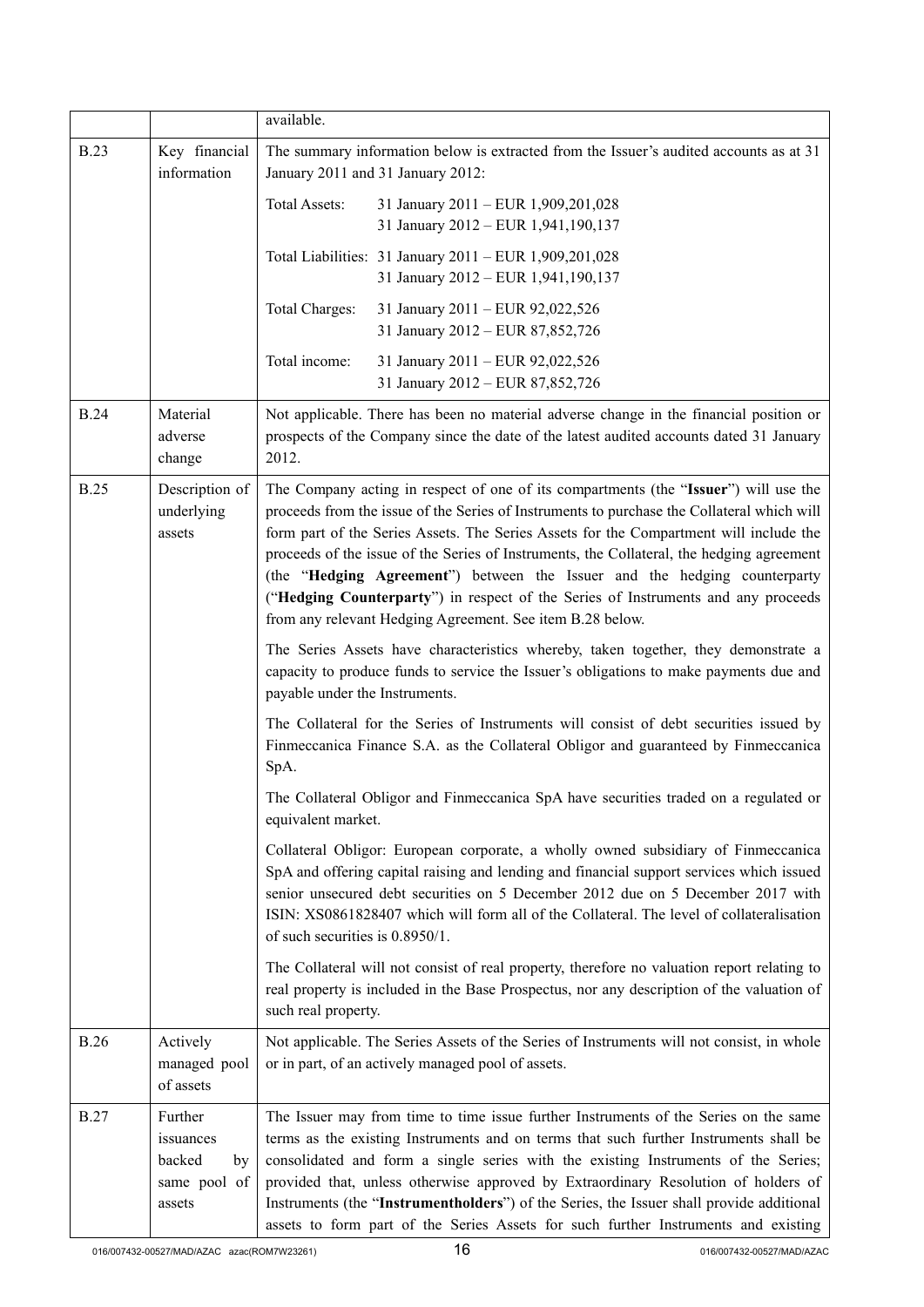|             |                                                                                        | Instruments.                                                                                                                                                                                                                                                                                                                                                                                                                                                                                                                                                                                                                                                                                                                                                                                                                                                                                                                                                                                                   |
|-------------|----------------------------------------------------------------------------------------|----------------------------------------------------------------------------------------------------------------------------------------------------------------------------------------------------------------------------------------------------------------------------------------------------------------------------------------------------------------------------------------------------------------------------------------------------------------------------------------------------------------------------------------------------------------------------------------------------------------------------------------------------------------------------------------------------------------------------------------------------------------------------------------------------------------------------------------------------------------------------------------------------------------------------------------------------------------------------------------------------------------|
| <b>B.28</b> | Structure<br>of<br>the<br>transaction                                                  | The Instruments of the Series issued under the Programme are constituted by the Series<br>Instrument (as amended, supplemented and/or restated from time to time, the "Series"<br>Instrument") dated the Issue Date between, inter alios, the Issuer, the Principal Agent, the<br>Trustee, the Custodian, the Servicer and the Hedging Counterparty.                                                                                                                                                                                                                                                                                                                                                                                                                                                                                                                                                                                                                                                           |
|             |                                                                                        | The Issuer may offer Instruments in the Series to retail clients, professional clients or<br>other eligible counterparties.                                                                                                                                                                                                                                                                                                                                                                                                                                                                                                                                                                                                                                                                                                                                                                                                                                                                                    |
|             |                                                                                        | The Issuer will use the proceeds from the issue of the Instruments to purchase the<br>Collateral and to enter into the Hedging Agreement, which will, along with the Issuer's<br>rights under any Hedging Agreement and any proceeds from any relevant Hedging<br>Agreement, form part of the Series Assets. The Series Assets are exclusively allocated to<br>the Compartment established by the board of directors of the Issuer in respect of the<br>Instruments, will be kept separate from the other assets of the Issuer and the Company<br>and will be secured in favour of the Trustee on behalf of the Instrumentholders.                                                                                                                                                                                                                                                                                                                                                                             |
|             |                                                                                        | Collateral                                                                                                                                                                                                                                                                                                                                                                                                                                                                                                                                                                                                                                                                                                                                                                                                                                                                                                                                                                                                     |
|             |                                                                                        | The Issuer will procure that any Collateral constituting "liquid assets and securities" for<br>the purposes of Article 22 of the Securitisation Act 2004 is delivered to the Custodian on<br>the Issue Date. The Custodian will then hold such Collateral on behalf of the Issuer<br>subject to the security created in favour of the Trustee, the conditions set out in the<br>Securitisation Act 2004 and to the terms of the Series Instrument. The Servicer shall<br>collect payments made in respect of the Series Assets which it holds in its capacity as<br>Custodian (either directly or via a sub-custodian). For these purposes, references to<br>"collect" or the "collection" of payments shall be construed as meaning the receipt of<br>payments due with respect to such assets held and shall not extend to ensuring<br>performance of such assets whether by management of the recovery of unpaid debts or<br>otherwise. The role of Servicer is restricted to this single duty accordingly. |
|             |                                                                                        | <b>Security</b>                                                                                                                                                                                                                                                                                                                                                                                                                                                                                                                                                                                                                                                                                                                                                                                                                                                                                                                                                                                                |
|             |                                                                                        | Instruments shall be secured by a security interest over the Series Assets in favour of the<br>Trustee for the benefit of the Instrumentholders and the Issuer's rights against the<br>Agents, the Servicer and the Custodian in respect of the Instruments.                                                                                                                                                                                                                                                                                                                                                                                                                                                                                                                                                                                                                                                                                                                                                   |
|             |                                                                                        | <b>Hedging Agreement</b>                                                                                                                                                                                                                                                                                                                                                                                                                                                                                                                                                                                                                                                                                                                                                                                                                                                                                                                                                                                       |
|             |                                                                                        | The Issuer will enter into a Hedging Agreement with the Hedging Counterparty,<br>pursuant to which the Issuer will be entitled to receive certain agreed payment amounts.                                                                                                                                                                                                                                                                                                                                                                                                                                                                                                                                                                                                                                                                                                                                                                                                                                      |
|             |                                                                                        | The Issuer will not be obliged to collateralise its obligation under the Hedging<br>Agreement.                                                                                                                                                                                                                                                                                                                                                                                                                                                                                                                                                                                                                                                                                                                                                                                                                                                                                                                 |
| <b>B.29</b> | Description of<br>cashflows and<br>information<br>the<br>on<br>Hedging<br>Counterparty | The Issuer for each Series of Instruments<br>may finance<br>any payments to<br>Instrumentholders as set out in the below diagram:                                                                                                                                                                                                                                                                                                                                                                                                                                                                                                                                                                                                                                                                                                                                                                                                                                                                              |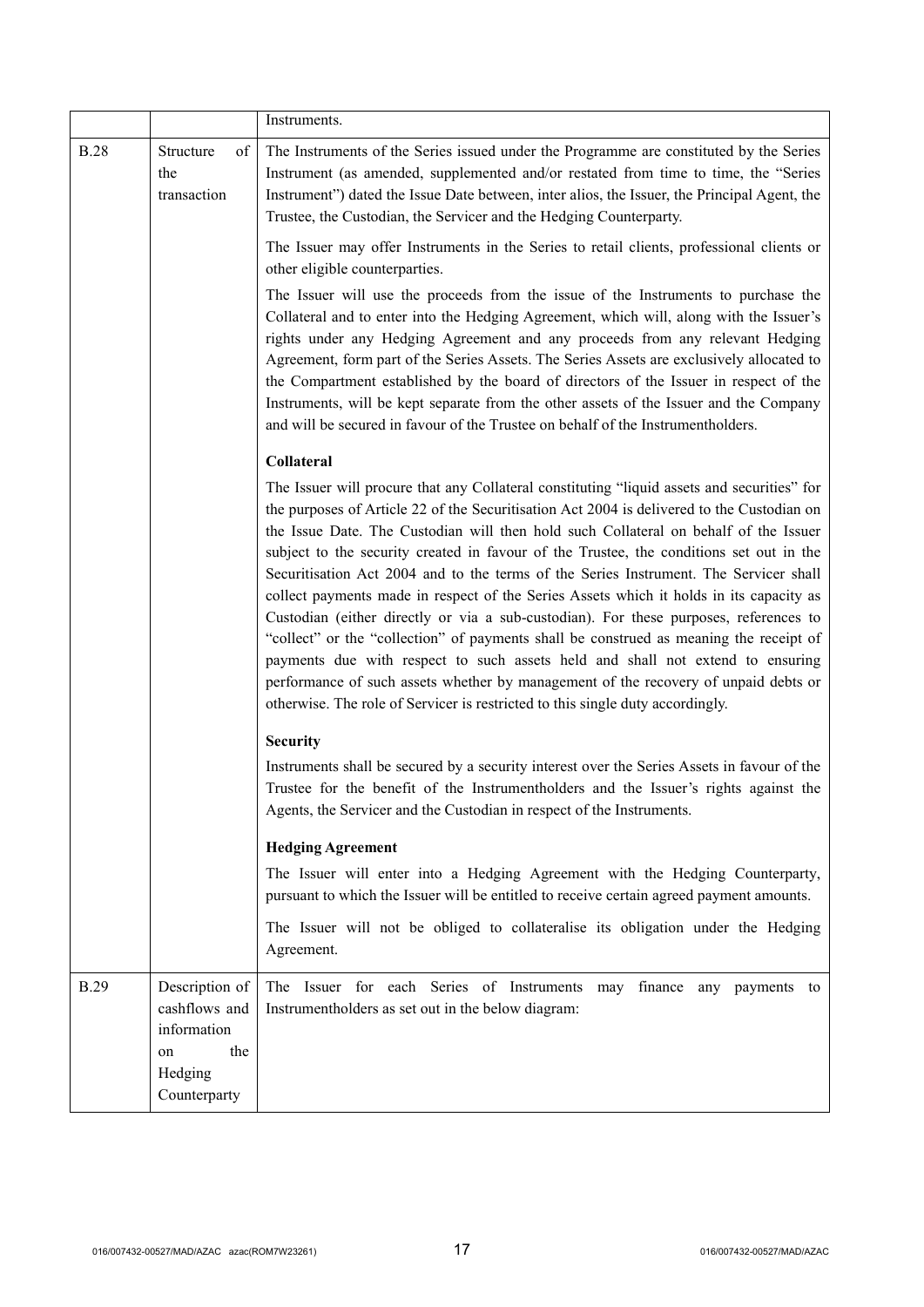|             |                                         | Collateral<br>held<br>with Custodian<br>Income received on<br>Hedging<br>Collateral<br>Issuer<br>Counterparty<br>Amounts payable on the<br><b>Maturity Date</b><br>payable on the<br>Amounts<br>Maturity Date<br>Instrument-holder<br>This means that any income received by the Issuer from any Collateral will be<br>exchanged with the Hedging Counterparty for an income stream that matches, in relation<br>to rate and/or currency, the amounts to be paid under the Instruments. |
|-------------|-----------------------------------------|-----------------------------------------------------------------------------------------------------------------------------------------------------------------------------------------------------------------------------------------------------------------------------------------------------------------------------------------------------------------------------------------------------------------------------------------------------------------------------------------|
| <b>B.30</b> | Originators of<br>securitised<br>assets | Deutsche Bank AG, London Branch. It is an authorised person for the purposes of section<br>19 of the Financial Services and Markets Act 2000. In the United Kingdom, it conducts<br>wholesale banking business and through its Private Wealth Management division it<br>provides holistic wealth management advice and integrated financial solutions for<br>wealthy individuals, their families and selected institutions.                                                             |

## **Section C – Securities**

| <b>Element</b> | <b>Description</b><br>of Element                          | Disclosure requirement                                                                                                                                                                                                                                                                                                                                                                                                                                                                                                                                                                                                                                                                                                                                                                                                                                                                                                                                              |
|----------------|-----------------------------------------------------------|---------------------------------------------------------------------------------------------------------------------------------------------------------------------------------------------------------------------------------------------------------------------------------------------------------------------------------------------------------------------------------------------------------------------------------------------------------------------------------------------------------------------------------------------------------------------------------------------------------------------------------------------------------------------------------------------------------------------------------------------------------------------------------------------------------------------------------------------------------------------------------------------------------------------------------------------------------------------|
| C.1            | Type<br>and<br>class<br>of<br>securities<br>being offered | The Instruments are senior, secured debt obligations of the Issuer with ISIN<br>XS0866405383.                                                                                                                                                                                                                                                                                                                                                                                                                                                                                                                                                                                                                                                                                                                                                                                                                                                                       |
| C.2            | Currency                                                  | Subject to compliance with all relevant laws, regulations and directives, the Instruments<br>are issued in euro.                                                                                                                                                                                                                                                                                                                                                                                                                                                                                                                                                                                                                                                                                                                                                                                                                                                    |
| C.5            | Restrictions<br>free<br>on<br>transferability             | There are restrictions on sales of Instruments into, amongst other jurisdictions, the<br>United States and the European Economic Area (including the United Kingdom,<br>Belgium, Germany, Italy, Austria, Spain and Portugal). These restrictions are mainly<br>targeting offerings to the public in the specific jurisdiction unless certain exceptions<br>apply.                                                                                                                                                                                                                                                                                                                                                                                                                                                                                                                                                                                                  |
| C.8            | Conditions of<br>the securities                           | The Instruments have terms and conditions relating to, among other matters:<br><b>Withholding Tax</b><br>If, on the occasion of the next payment due in respect of the Instruments, the Issuer<br>would be required by law to withhold or account for tax or would suffer tax in respect of<br>its income so that it would be unable to make payment of the full amount due, the Issuer<br>will use all reasonable endeavours to arrange the substitution of a company incorporated<br>in another jurisdiction as the principal obligor or to change its residence for taxation<br>purposes or, to the extent permitted by law, change its domicile to another jurisdiction. If<br>the Issuer is unable to arrange such substitution or change, or if the Issuer is unable to<br>carry out such substitution or change in a tax efficient manner before the next payment is<br>due in respect of the Instruments, the Issuer shall cancel all of those Instruments. |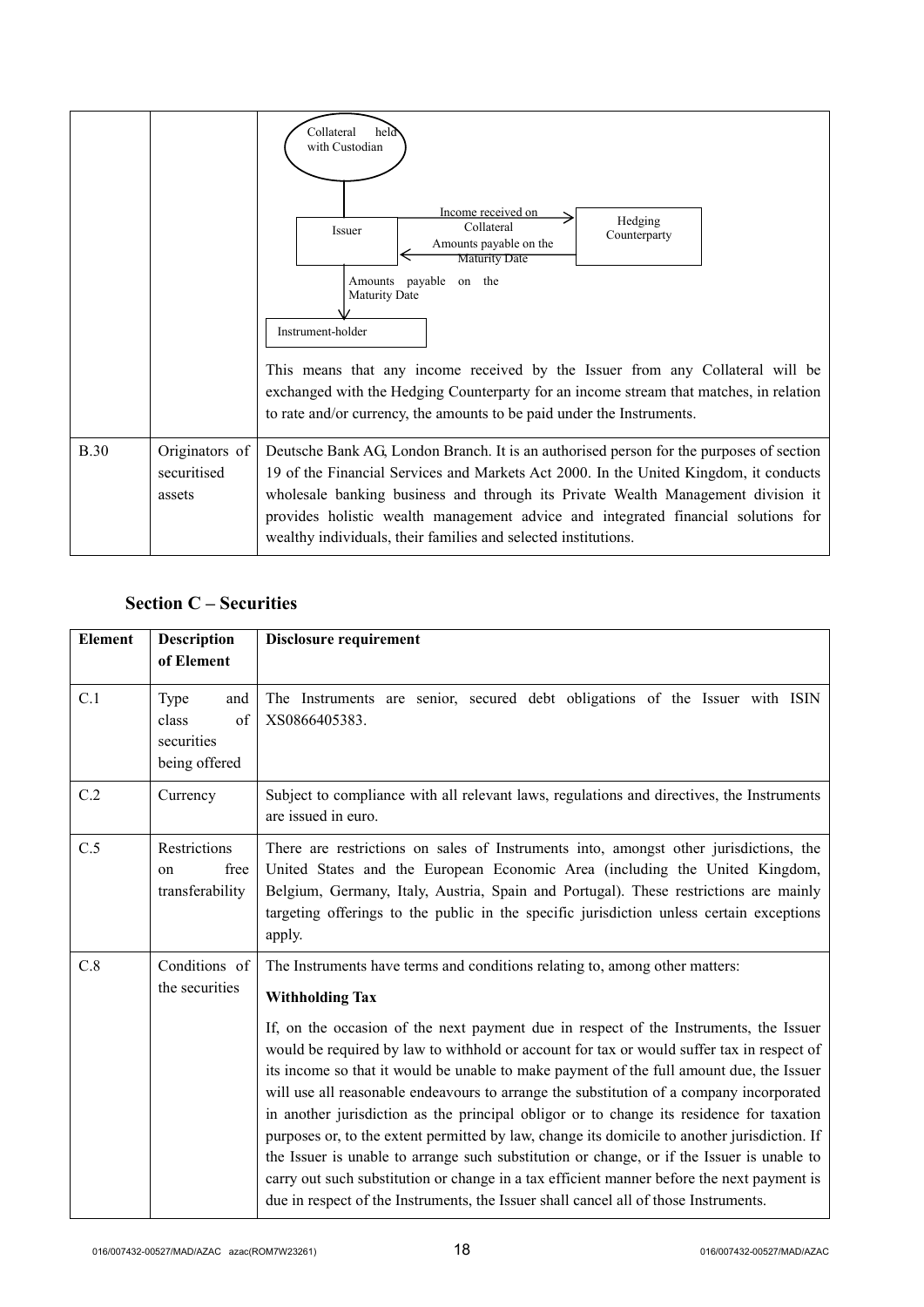|  | <b>Events of Default</b>                                                                                                                                                                                                                                                                                                                                                                                                                                        |
|--|-----------------------------------------------------------------------------------------------------------------------------------------------------------------------------------------------------------------------------------------------------------------------------------------------------------------------------------------------------------------------------------------------------------------------------------------------------------------|
|  | The Instruments contain the following Events of Default:                                                                                                                                                                                                                                                                                                                                                                                                        |
|  | default for in the payment of any sum due in respect of the Instruments or any<br>(a)<br>of them is made for a period exceeding the Grace Period; or                                                                                                                                                                                                                                                                                                            |
|  | failure by the Issuer to perform or observe any of its other obligations under the<br>(b)<br>Instruments, the Series Instrument, in certain cases continuing for a specified<br>period of time; or                                                                                                                                                                                                                                                              |
|  | events relating to the winding-up or dissolution of the Issuer or the Company or<br>(c)<br>the appointment of an administrator.                                                                                                                                                                                                                                                                                                                                 |
|  | "Grace Period" means a period of 14 days, or if "Collateral Matched Grace Period" is<br>specified as "Applicable" in the relevant Final Terms, the period specified in the relevant<br>Final Terms which shall be equal to the grace period applicable to the payment of any<br>sum due in respect of the Collateral before a default may be declared.                                                                                                          |
|  | <b>Governing Law</b>                                                                                                                                                                                                                                                                                                                                                                                                                                            |
|  | The Instruments are governed by English law.                                                                                                                                                                                                                                                                                                                                                                                                                    |
|  | <b>Status and Security</b>                                                                                                                                                                                                                                                                                                                                                                                                                                      |
|  | The Instruments are limited recourse obligations of the Issuer, ranking pari passu without<br>any preference among themselves.                                                                                                                                                                                                                                                                                                                                  |
|  | The Instruments are secured by:                                                                                                                                                                                                                                                                                                                                                                                                                                 |
|  | (i) a first fixed charge and/or assignment by way of first fixed charge in favour<br>(a)<br>of the Trustee of the Collateral and all of the Issuer's rights in respect of and sums<br>derived from the Collateral and (ii) an assignment by way of first fixed charge in favour<br>of the Trustee of all of the Issuer's rights in respect of the Collateral against the<br>Custodian;                                                                          |
|  | an assignment by way of first fixed charge in favour of the Trustee of all of the<br>(b)<br>Issuer's rights, title and interest under the Hedging Agreement and any sums of money,<br>securities or other property received or receivable by the Issuer thereunder;                                                                                                                                                                                             |
|  | a first fixed charge in favour of the Trustee over (i) the Issuer's right to all sums<br>(c)<br>held by the Principal Agent and/or any Paying Agent and/or the Custodian to meet<br>payments due in respect of the Instruments and under the Series Instrument and (ii) any<br>sums of money, securities or other property received or receivable by the Issuer under<br>the Hedging Agreement;                                                                 |
|  | an assignment by way of first fixed charge in favour of the Trustee of all of the<br>(d)<br>Issuer's rights, title and interest under the Agency Agreement and the Purchase<br>Agreement and all sums derived therefrom in respect of the Instruments; and                                                                                                                                                                                                      |
|  | to the extent that at any time the Collateral has not been delivered to the<br>(e)<br>Custodian (or, if so specified in the Purchase Agreement, any sub-custodian) to be held<br>on behalf of the Issuer as provided in the Purchase Agreement, an assignment by way of<br>first fixed charge in favour of the Trustee of the Issuer's rights, title and interest under<br>the Purchase Agreement and any sums received or receivable by the Issuer thereunder. |
|  | <b>Limited Recourse</b>                                                                                                                                                                                                                                                                                                                                                                                                                                         |
|  | Claims against the Issuer by Instrumentholders and the Hedging Counterparty and each<br>other creditor relating to the Instruments will be limited to the Series Assets applicable to<br>the Instruments. If the net proceeds of the realisation of the Series Assets are not                                                                                                                                                                                   |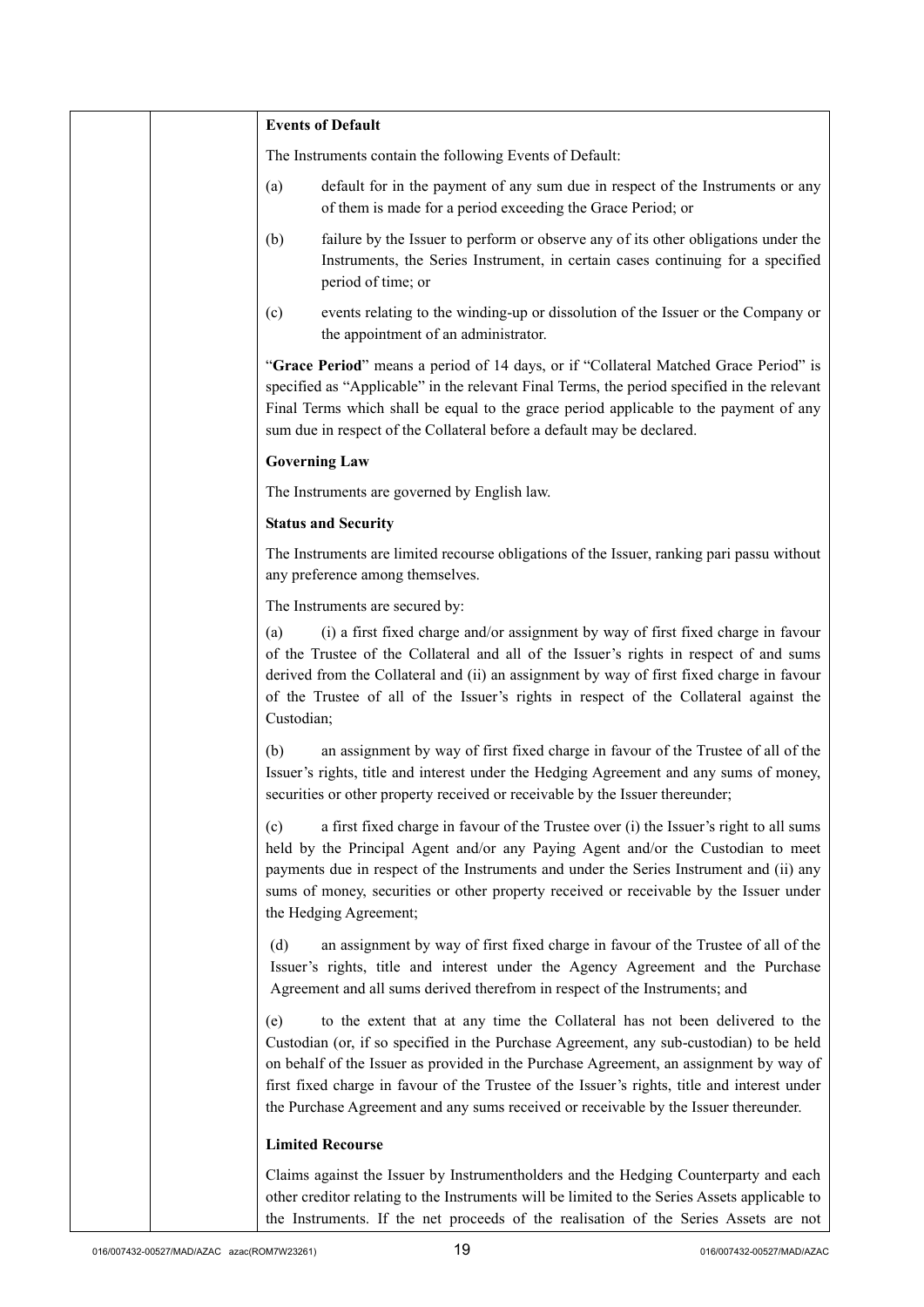|     |            | sufficient to make all payments due in respect of the Instruments and due to the Hedging<br>Counterparty and each other creditor relating to the Instruments, no other assets of the<br>Company will be available to meet such shortfall, the claims of the holders of the<br>Instruments and any such Hedging Counterparty or other creditors relating to the<br>Instruments in respect of any such shortfall shall be extinguished. No party will be able<br>to petition for the winding-up of the Company as a consequence of any such shortfall.                                                                                                                           |
|-----|------------|--------------------------------------------------------------------------------------------------------------------------------------------------------------------------------------------------------------------------------------------------------------------------------------------------------------------------------------------------------------------------------------------------------------------------------------------------------------------------------------------------------------------------------------------------------------------------------------------------------------------------------------------------------------------------------|
|     |            | <b>Order of Priorities</b>                                                                                                                                                                                                                                                                                                                                                                                                                                                                                                                                                                                                                                                     |
|     |            | The respective rankings for priority of the interest of the Instrumentholders, the Hedging<br>Counterparty and any other party entitled to the benefit of the security interests (each a<br>"Series Party") of the Instruments shall be according to the relevant priority of each of<br>the payments described below.                                                                                                                                                                                                                                                                                                                                                         |
|     |            | The Trustee shall apply all moneys received by it in the following order:                                                                                                                                                                                                                                                                                                                                                                                                                                                                                                                                                                                                      |
|     |            | first, in payment or satisfaction of all fees, costs, charges, expenses, liabilities<br>(a)<br>and other amounts incurred by or payable to the Trustee or any receiver under or<br>pursuant to the Series Instrument;                                                                                                                                                                                                                                                                                                                                                                                                                                                          |
|     |            | secondly, pro rata in payment of any amounts owing to: (i) the Hedging<br>(b)<br>Counterparty under the Hedging Agreement (which shall include any amounts owing to<br>the Custodian for reimbursement in respect of payments made to a Hedging<br>Counterparty relating to sums receivable on or in respect of the Collateral) and (ii) the<br>Principal Agent for reimbursement in respect of any payment made to holders of the<br>Instruments or to a Clearing Agent on behalf of such holders;                                                                                                                                                                            |
|     |            | (c)<br>thirdly, pro rata in payment of any amounts owing to the holders of the<br>Instruments; and                                                                                                                                                                                                                                                                                                                                                                                                                                                                                                                                                                             |
|     |            | (d)<br>fourthly, in payment of the balance to the Issuer,                                                                                                                                                                                                                                                                                                                                                                                                                                                                                                                                                                                                                      |
|     |            | such ranking a "Hedging Counterparty Priority Basis".                                                                                                                                                                                                                                                                                                                                                                                                                                                                                                                                                                                                                          |
|     |            | <b>Negative Pledge/Restrictions</b>                                                                                                                                                                                                                                                                                                                                                                                                                                                                                                                                                                                                                                            |
|     |            | There is no negative pledge. However, for so long as any of the Instruments remains<br>outstanding, the Issuer will not, without the prior written consent of the Trustee, incur<br>any indebtedness for moneys borrowed or raised other than in respect of secured<br>securities or debt subject to equivalent enforcement and limited recourse provisions to<br>the Instruments, engage in any activity other than certain activities related to the<br>Instruments or such permitted securities or debt, have any subsidiaries or employees,<br>purchase, own or otherwise acquire any real property, or consolidate or merge with any<br>other person or issue any shares. |
| C.9 | Interest/  | See item C.8 above for information on rights attaching to the Instruments.                                                                                                                                                                                                                                                                                                                                                                                                                                                                                                                                                                                                     |
|     | Redemption | <b>Interest</b>                                                                                                                                                                                                                                                                                                                                                                                                                                                                                                                                                                                                                                                                |
|     |            | The Instruments are zero coupon Instruments.                                                                                                                                                                                                                                                                                                                                                                                                                                                                                                                                                                                                                                   |
|     |            | Issue Date                                                                                                                                                                                                                                                                                                                                                                                                                                                                                                                                                                                                                                                                     |
|     |            | The Issue Date for the Instruments will be 26 March 2013.                                                                                                                                                                                                                                                                                                                                                                                                                                                                                                                                                                                                                      |
|     |            | Redemption                                                                                                                                                                                                                                                                                                                                                                                                                                                                                                                                                                                                                                                                     |
|     |            | Maturity                                                                                                                                                                                                                                                                                                                                                                                                                                                                                                                                                                                                                                                                       |
|     |            | Unless previously redeemed or purchased and cancelled, each Instrument will be<br>redeemed by the Issuer by payment of the Final Redemption Amount on the Maturity                                                                                                                                                                                                                                                                                                                                                                                                                                                                                                             |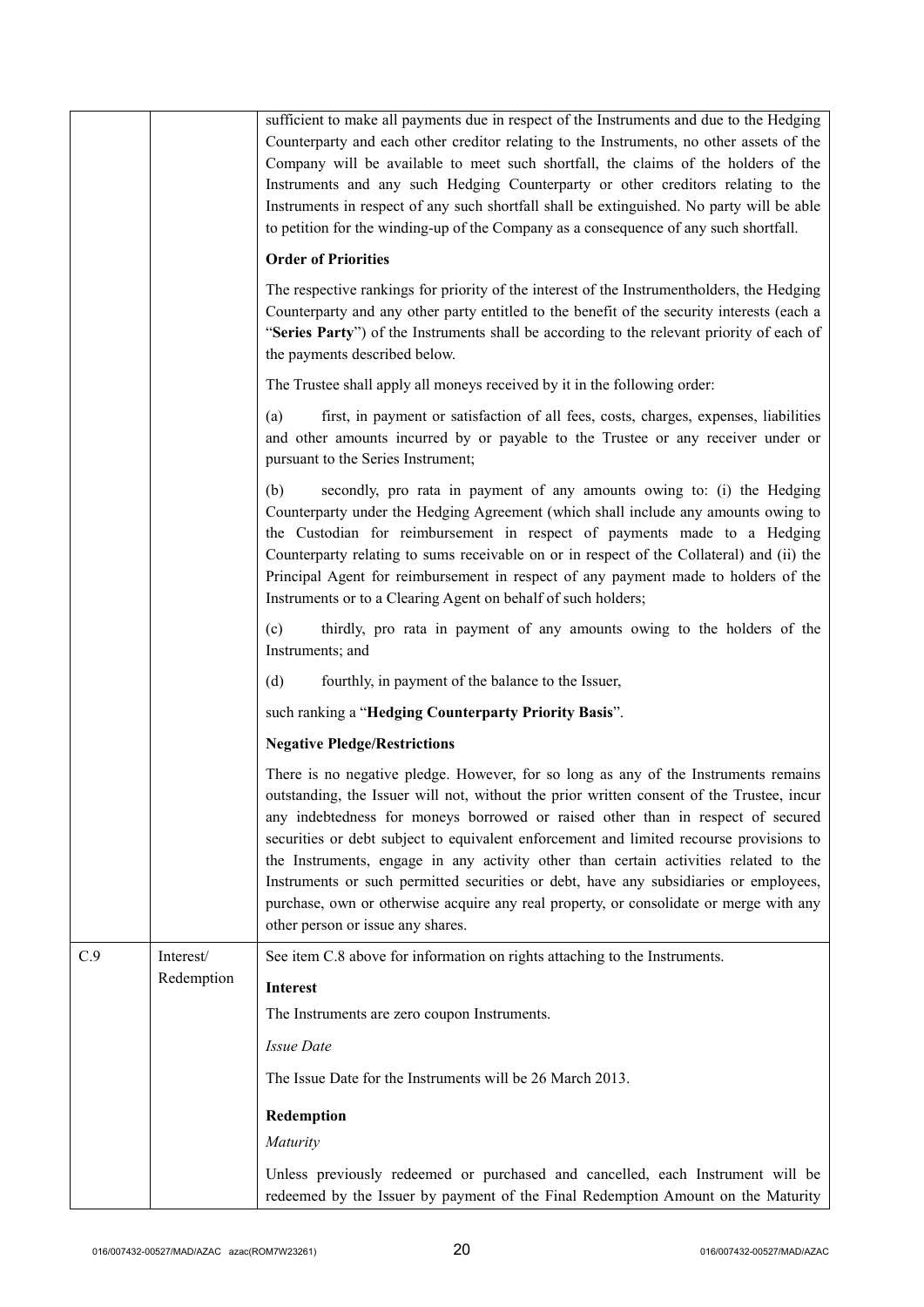| Date which is 5 December 2017.                                                                                                                                                                                                                                                                                                                                                                                                                                                                                                                                                                                                                                                                                                                                                                |
|-----------------------------------------------------------------------------------------------------------------------------------------------------------------------------------------------------------------------------------------------------------------------------------------------------------------------------------------------------------------------------------------------------------------------------------------------------------------------------------------------------------------------------------------------------------------------------------------------------------------------------------------------------------------------------------------------------------------------------------------------------------------------------------------------|
| Early Termination of the Instruments                                                                                                                                                                                                                                                                                                                                                                                                                                                                                                                                                                                                                                                                                                                                                          |
| The Instruments may be cancelled early in a number of circumstances:                                                                                                                                                                                                                                                                                                                                                                                                                                                                                                                                                                                                                                                                                                                          |
| (A) Collateral Default Event: If a default, event of default or other similar event or<br>circumstance occurs with respect to the Collateral (howsoever described and including,<br>without limitation, a failure to pay any principal or interest when and where due in<br>accordance with the terms of the Collateral as at the Issue Date and further provided that<br>if any of the Collateral comprises asset-backed securities then any deferral of interest or<br>other payment thereunder in accordance with its terms shall not constitute a "default") (a<br>"Collateral Default Event"), the Instruments shall be cancelled in whole or in part and<br>the Issuer shall pay the Early Termination Amount which will include an amount equal to<br>any accrued but unpaid interest. |
| (B) Collateral early redemption: If any of the Collateral becomes repayable (otherwise<br>than at the option of the relevant Collateral Obligor in accordance with the terms of the<br>Collateral) or becomes capable of being declared due and payable prior to its stated date<br>of maturity for whatever reason, the Instruments shall be cancelled in whole or in part<br>and the Issuer shall pay the Early Termination Amount which will include an amount<br>equal to any accrued but unpaid interest.                                                                                                                                                                                                                                                                                |
| (C) Cancellation for tax reasons: If the Issuer would be required by law to withhold or<br>account for tax or would suffer tax in respect of its income so that it would be unable to<br>make payment of the full amount due, and the Issuer has been unable to arrange<br>substitution or change of itself as Issuer, or is unable to do so in a tax efficient manner,<br>before the next payment is due in respect of the Instruments, the Instruments shall be<br>cancelled in whole and the Issuer shall pay the Early Termination Amount which will<br>include an amount equal to any accrued but unpaid interest.                                                                                                                                                                       |
| (D) Early Termination of the Hedging Agreement: If the Hedging Agreement is<br>terminated in accordance with its terms prior to the Hedging Agreement Termination<br>Date, the Instruments shall be cancelled in whole and the Issuer shall pay the Early<br>Termination Amount which will include an amount equal to any accrued but unpaid<br>interest.                                                                                                                                                                                                                                                                                                                                                                                                                                     |
| In any such case of early cancellation described in $(A)$ , $(B)$ , $(C)$ or $(D)$ above the Issuer<br>shall give not more than 30 nor less than 15 days' notice of the date fixed for<br>cancellation and on expiry of such notice (i) the Issuer shall cancel the outstanding<br>Instruments of the Series in whole or in part, as applicable, (ii) the relevant portion of the<br>Series Assets will be realised in accordance with the Securitisation Act 2004, if<br>applicable, and (iii) the security constituted by or created pursuant to the Series<br>Instrument shall become enforceable in whole or in part.                                                                                                                                                                     |
| (E) Event of Default: If an Event of Default occurs (as described in C.8 above) then the<br>Instruments shall be cancelled and the Issuer shall pay the Early Termination Amount in<br>respect of each Instrument.                                                                                                                                                                                                                                                                                                                                                                                                                                                                                                                                                                            |
| <b>Early Termination Amount</b>                                                                                                                                                                                                                                                                                                                                                                                                                                                                                                                                                                                                                                                                                                                                                               |
| The Early Termination Amount (if any) due in respect of each Instrument following the<br>occurrence of an Event of Default, an early termination of the Hedging Agreement, a<br>cancellation for tax reasons, a Collateral Default Event or a Collateral early redemption<br>shall be an amount equal to such Instrument's pro rata share of an amount in the<br>Specified Currency (which may never be less than zero) determined by the Calculation                                                                                                                                                                                                                                                                                                                                         |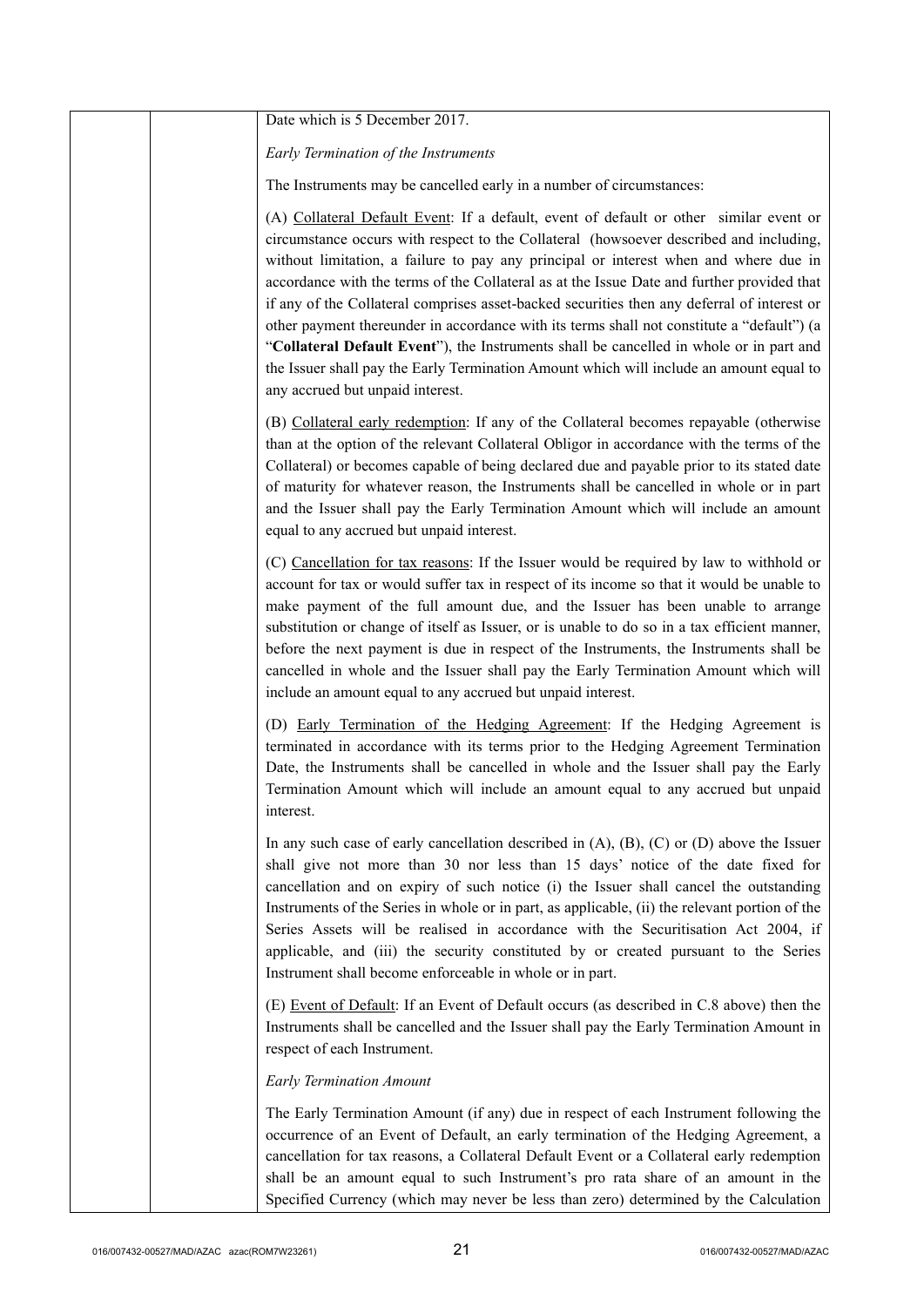| Agent in accordance with the following formula:                                                                                                                                                                                                                                                                                                                                                                                                                                                                                                                                                                                                                                                                                                                         |
|-------------------------------------------------------------------------------------------------------------------------------------------------------------------------------------------------------------------------------------------------------------------------------------------------------------------------------------------------------------------------------------------------------------------------------------------------------------------------------------------------------------------------------------------------------------------------------------------------------------------------------------------------------------------------------------------------------------------------------------------------------------------------|
| $(A - B)$                                                                                                                                                                                                                                                                                                                                                                                                                                                                                                                                                                                                                                                                                                                                                               |
| Where:                                                                                                                                                                                                                                                                                                                                                                                                                                                                                                                                                                                                                                                                                                                                                                  |
| "A" is the Market Value Collateral, converted into the Specified Currency at the relevant<br>exchange rate applicable at such time, as determined by the Calculation Agent in its<br>reasonable discretion; and                                                                                                                                                                                                                                                                                                                                                                                                                                                                                                                                                         |
| "B" is the Early Termination Unwind Costs.                                                                                                                                                                                                                                                                                                                                                                                                                                                                                                                                                                                                                                                                                                                              |
| The Early Termination Amount will include an amount equal to any accrued but unpaid<br>interest.                                                                                                                                                                                                                                                                                                                                                                                                                                                                                                                                                                                                                                                                        |
| "Collateral Currency" means the currency in which the Collateral is denominated.                                                                                                                                                                                                                                                                                                                                                                                                                                                                                                                                                                                                                                                                                        |
| "Early Termination Unwind Costs" means the sum (the result of which may be<br>positive, negative or zero) of:                                                                                                                                                                                                                                                                                                                                                                                                                                                                                                                                                                                                                                                           |
| an amount, if any, determined by the Calculation Agent equal to (i) the sum of<br>(a)<br>(without duplication) all costs, expenses (including loss of funding), tax and duties<br>incurred by the Hedging Counterparty (expressed as a positive amount) or (ii) the gain<br>realised by the Hedging Counterparty (expressed as a negative amount), in either case in<br>connection with the cancellation of the Instruments and the related termination,<br>settlement or re-establishment of any hedge or related trading position; and (without<br>duplication);                                                                                                                                                                                                      |
| (expressed as a positive amount) any legal and other ancillary costs (including if<br>(b)<br>applicable, without limitation, any costs in relation to the realisation of the Collateral)<br>incurred by the Issuer, the Trustee, the Custodian or the Hedging Counterparty as a result<br>of the Instruments becoming subject to mandatory cancellation.                                                                                                                                                                                                                                                                                                                                                                                                                |
| "Early Termination Valuation Date" means:                                                                                                                                                                                                                                                                                                                                                                                                                                                                                                                                                                                                                                                                                                                               |
| for the purposes of a cancellation due to a Collateral Default Event, a Collateral<br>(a)<br>early termination, a cancellation for tax reasons or an early termination of the Hedging<br>Agreement, the Business Day immediately preceding the due date for cancellation; or                                                                                                                                                                                                                                                                                                                                                                                                                                                                                            |
| for the purposes of a cancellation due to the occurrence of an Event of Default,<br>(b)<br>the due date for cancellation.                                                                                                                                                                                                                                                                                                                                                                                                                                                                                                                                                                                                                                               |
| "Market Value Collateral" means, in respect of each item of Collateral, (i) where the<br>Collateral has not been redeemed, an amount in the relevant Collateral Currency<br>calculated by the Calculation Agent equal to the highest firm bid quotation obtained by<br>the Calculation Agent from the Reference Banks for the Collateral (excluding accrued<br>but unpaid interest in respect thereof) on the relevant Early Termination Valuation Date<br>provided that if no firm bid quotation is obtained, the Market Value Collateral shall be<br>calculated by the Calculation Agent in good faith and may in certain circumstances be<br>zero, or (ii) in circumstances where the Collateral has been redeemed, the proceeds of<br>redemption of the Collateral. |
| Payments in respect of Global Instruments                                                                                                                                                                                                                                                                                                                                                                                                                                                                                                                                                                                                                                                                                                                               |
| All payments in respect of Instruments represented by a Global Instrument will be made                                                                                                                                                                                                                                                                                                                                                                                                                                                                                                                                                                                                                                                                                  |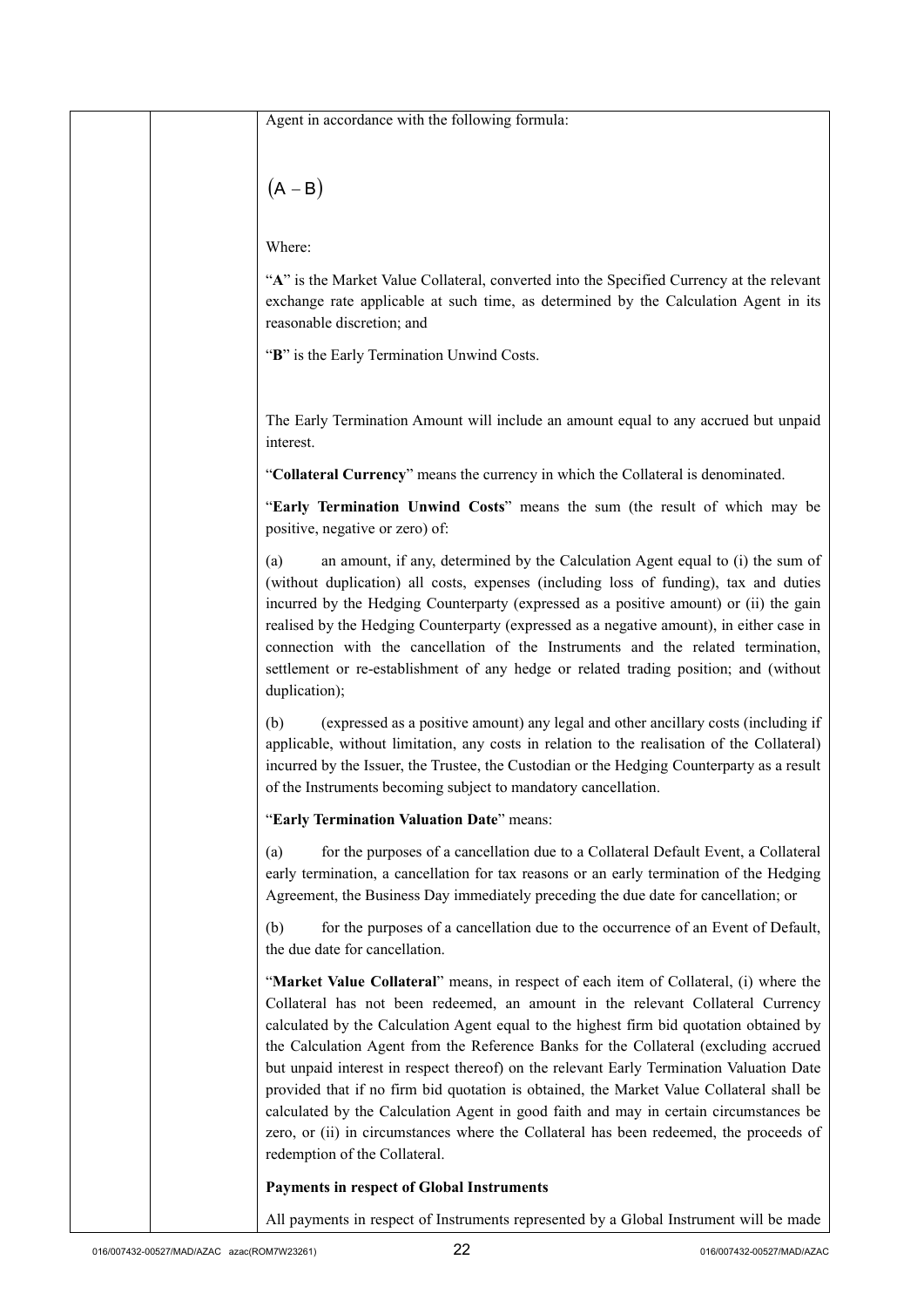|      |                                          | against presentation for endorsement and, if no further payment falls to be made in<br>respect of the Instruments, surrender of that Global Instrument to or to the order of the<br>Principal Agent or such other Paying Agent as shall have been notified to the<br>Instrumentholders for such purpose. A record of each payment so made will be endorsed<br>on each Global Instrument, which endorsement will be prima facie evidence that such<br>payment has been made in respect of the Instruments. |
|------|------------------------------------------|-----------------------------------------------------------------------------------------------------------------------------------------------------------------------------------------------------------------------------------------------------------------------------------------------------------------------------------------------------------------------------------------------------------------------------------------------------------------------------------------------------------|
|      |                                          | Payments in respect of Instruments in definitive form                                                                                                                                                                                                                                                                                                                                                                                                                                                     |
|      |                                          | Payments of principal and interest in respect of the Instruments in definitive form shall,<br>be made against presentation and surrender of the relevant Instruments at the Specified<br>Office of any Paying Agent outside the United States by transfer to an account<br>denominated in such currency with a bank nominated by such holder presenting such<br>Instrument.                                                                                                                               |
|      |                                          | <b>Meetings</b>                                                                                                                                                                                                                                                                                                                                                                                                                                                                                           |
|      |                                          | The Instruments contains provisions for convening meetings of Instrumentholders to<br>consider matters affecting their interests generally with respect to the Instruments. These<br>provisions permit defined majorities to bind all holders, including holders who did not<br>attend and vote at the relevant meeting and holders who voted in a manner contrary to<br>the majority.                                                                                                                    |
| C.10 | Derivative<br>component of<br>securities | Not applicable. The Instruments do not have a derivative component. See item C.9 above<br>for information on interest and redemption.                                                                                                                                                                                                                                                                                                                                                                     |
| C.11 | Trading<br>of<br>securities              | Application is expected to be made for the Instruments of the Series to be listed on the<br>official list of the Luxembourg Stock Exchange and admitted to trading on the regulated<br>market of the Luxembourg Stock Exchange and the multilateral trading facility EuroTLX<br>(managed by EuroTLX SIM S.p.A.) with effect from the Issue Date or thereabouts.                                                                                                                                           |
| C.12 | Minimum<br>denomination                  | The minimum denomination of an issue of Instruments is EUR 1,000.                                                                                                                                                                                                                                                                                                                                                                                                                                         |

## **Section D – Risks**

| Element | Description of                                | Disclosure requirement                                                                                                                                                                                                                                                                                                                                                                                                                                                                                                                                                                                                                                                                                                                                                                                                                                   |
|---------|-----------------------------------------------|----------------------------------------------------------------------------------------------------------------------------------------------------------------------------------------------------------------------------------------------------------------------------------------------------------------------------------------------------------------------------------------------------------------------------------------------------------------------------------------------------------------------------------------------------------------------------------------------------------------------------------------------------------------------------------------------------------------------------------------------------------------------------------------------------------------------------------------------------------|
|         | Element                                       |                                                                                                                                                                                                                                                                                                                                                                                                                                                                                                                                                                                                                                                                                                                                                                                                                                                          |
| D.2     | risks<br>Key<br>specific to the<br>Issuer     | Factors which could materially adversely affect the Company and its ability to make<br>payments due under the Series of Instruments include matters of Luxembourg law (such<br>as the Company being structured to be insolvency-remote, not insolvency-proof, changes<br>to the Issuer's tax position adversely affecting cash flows in connection with the<br>Instruments, and the provisions of the Securitisation Act 2004 providing that Series<br>Assets of a Compartment are only available for the Series Parties of the Series relating to<br>that Compartment), the Instruments being limited recourse obligations (meaning that an<br>Instrumentholder's claim may be extinguished if there is a shortfall in funds available to<br>meet payments under the Instruments) and related risks and further issues of Instruments<br>by the Issuer. |
| D.3     | risks<br>Key<br>specific to the<br>securities | There are also certain factors which are material for the purpose of assessing the risks<br>associated with the Series of Instruments. These include the fact that such Instruments<br>may not be a suitable investment for all investors (for example if they do not have the<br>requisite knowledge and experience in financial and business matters to evaluate the                                                                                                                                                                                                                                                                                                                                                                                                                                                                                   |